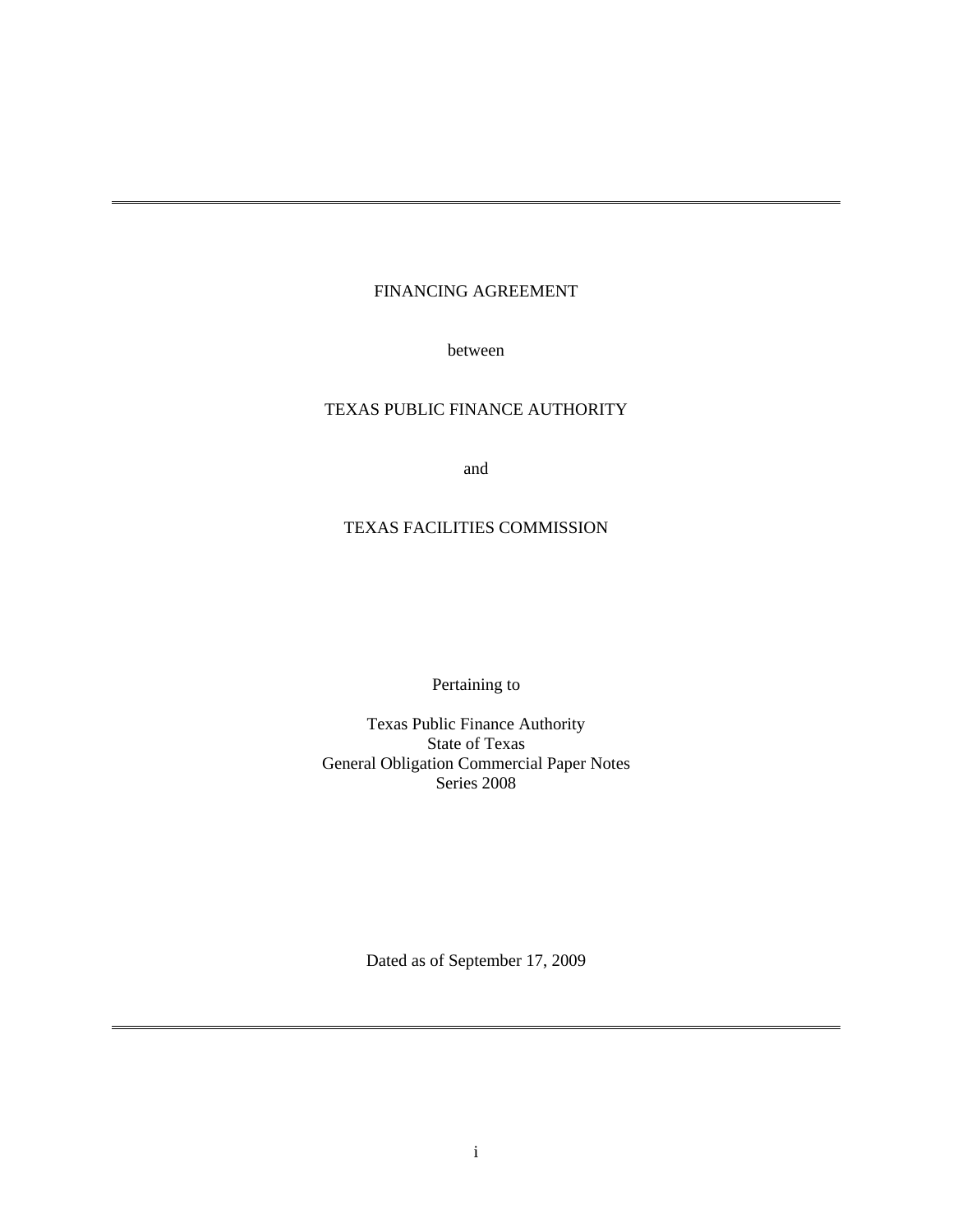## TABLE OF CONTENTS

Page Number

## **ARTICLE I**

## DEFINITIONS AND OTHER PRELIMINARY MATTERS

#### **ARTICLE II**

#### GENERAL REPRESENTATIONS AND WARRANTIES

#### **ARTICLE III**

## THE PROJECT

## **ARTICLE IV**

#### THE NOTES

### **ARTICLE V**

### PARTICULAR AGREEMENTS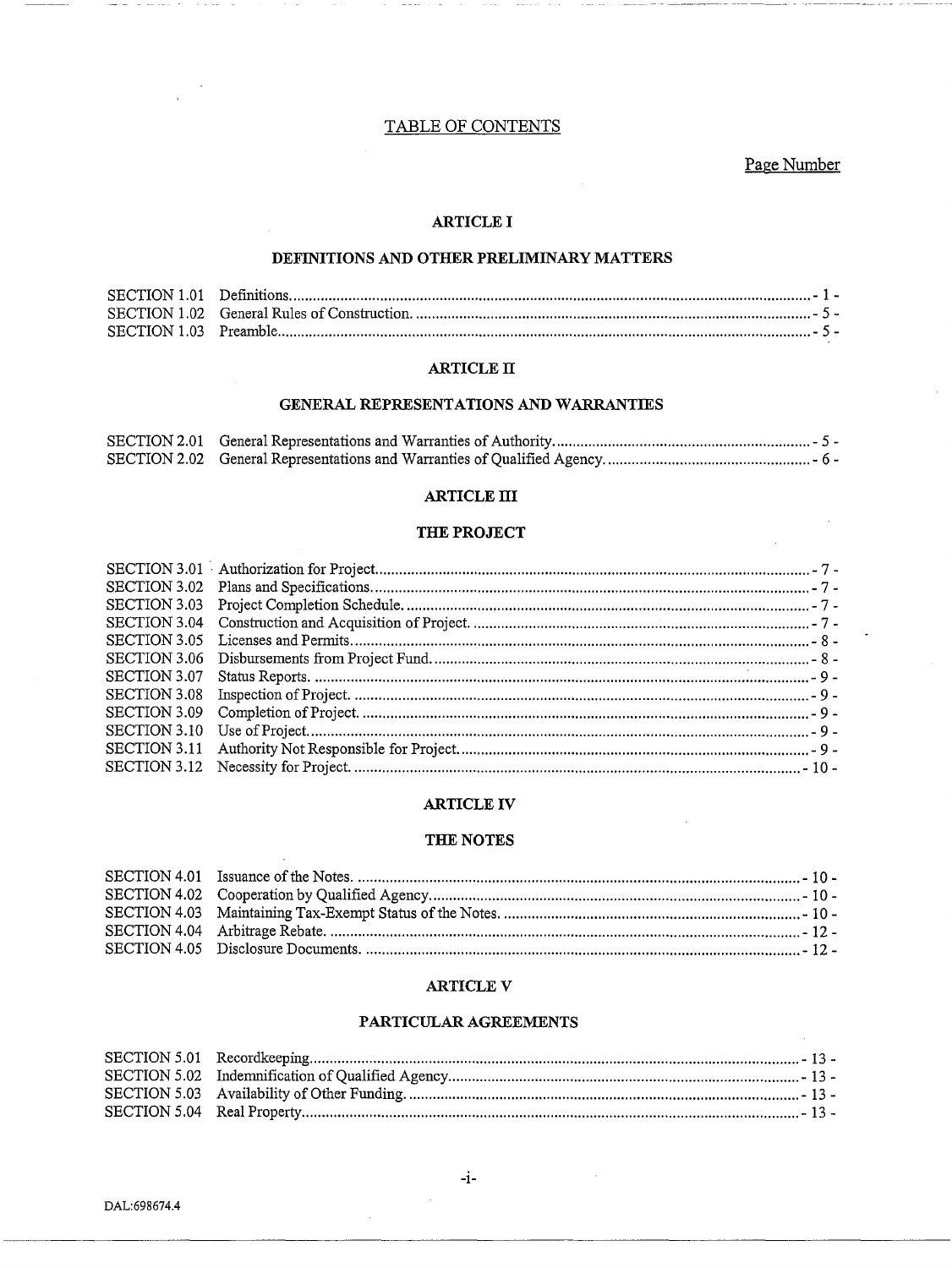## ARTICLE VI

# MISCELLANEOUS PROVISIONS

| EXHIBIT A        | Description of the Project               |
|------------------|------------------------------------------|
| <b>EXHIBIT B</b> | Project Completion Schedule              |
| <b>EXHIBIT C</b> | Governmental Project Approvals           |
| <b>EXHIBIT D</b> | Form of Disbursement Certificate         |
| <b>EXHIBIT E</b> | Monthly Status Report Information        |
| <b>EXHIBIT F</b> | Form of Project Completion Certificate   |
| <b>EXHIBIT G</b> | Form of Project Substitution Certificate |
|                  |                                          |

-ii-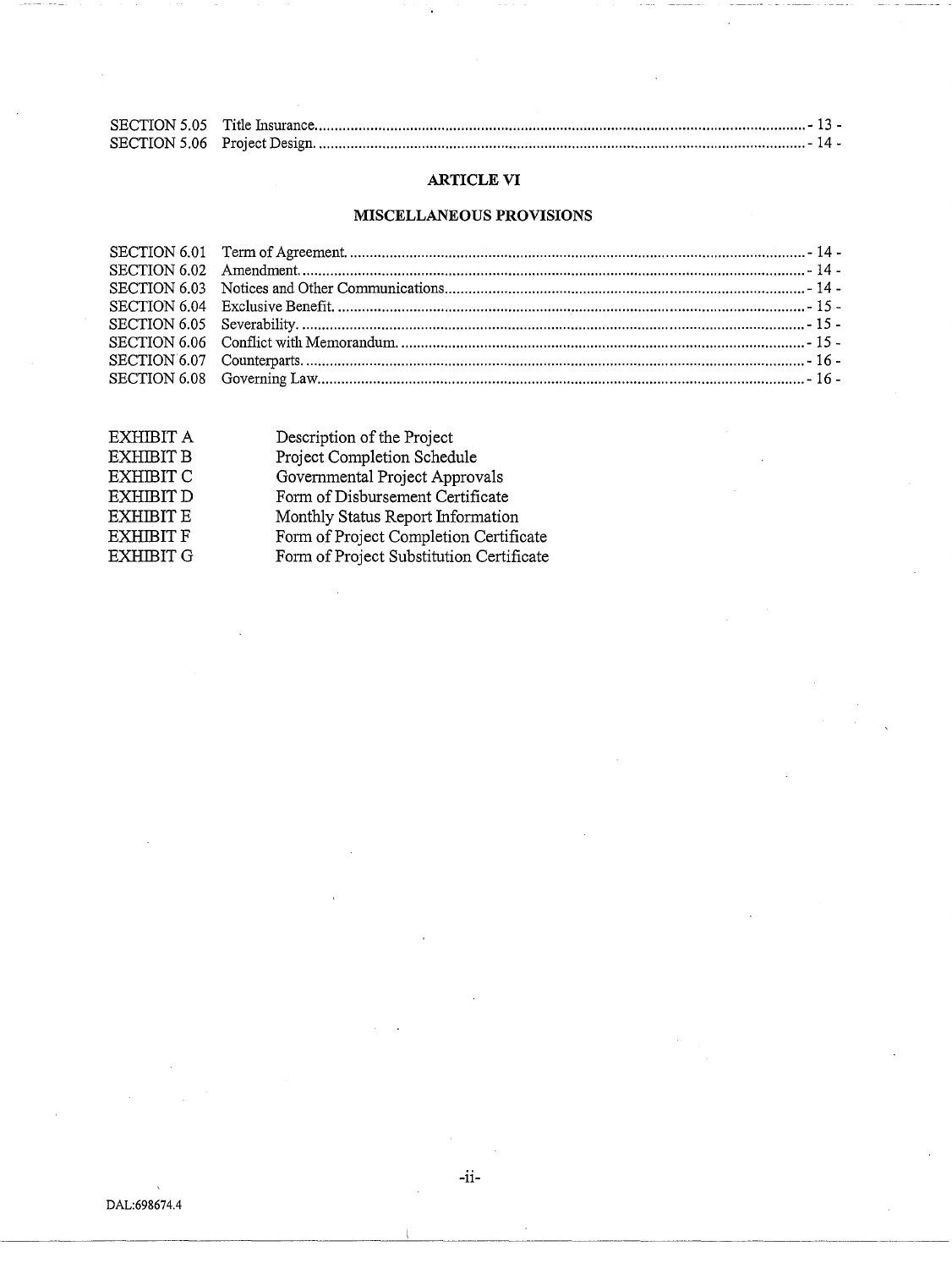## **FINANCING AGREEMENT**

FINANCING AGREEMENT, dated as of September 17, 2009, between the TEXAS PUBLIC FINANCE AUTHORITY (the "Authority") and the TEXAS FACILITIES COMMISSION (the "Qualified Agency");

#### **WITNESSETH:**

WHEREAS, the Authority is authorized to provide financing of certain projects (hereinafter defined) for certain agencies of the State of Texas through the issuance of commercial paper notes pursuant to certain provisions of the Texas Constitution and other statutory and regulatory authorities including, but not limited to, Article III, Section 50-g of the Texas Constitution, Chapters 1232, and 1371 Texas Government Code, as amended, and Part X, Title 34, Texas Administrative Code (collectively, the "Authorizing Law");

WHEREAS, one or more projects of the Qualified Agency have been authorized in appropriations by the Legislature of the State; and

WHEREAS, the parties desire to provide for the financing by the Authority of certain projects for the Qualified Agency;

NOW, THEREFORE, in consideration of the premises, the parties hereto agree as follows:

#### **ARTICLE I**

#### **DEFINITIONS AND OTHER PRELIMINARY MATTERS**

#### SECTION 1.01 Definitions.

Except as otherwise provided in this Financing Agreement, the capitalized terms in this Financing Agreement shall have the meanings specified in this section unless the context requires otherwise.

*Agency Act-* [Citation to Agency's enabling law.]

*Appropriation Act* – [HB1, Article IX, Acts  $80<sup>th</sup>$  Legislature, R.S. (2007)], and any other act of the Legislature appropriating funds for the Project to the Qualified Agency.

*Authority* – the Texas Public Finance Authority or any successor thereto.

*Authority Regulations-* the regulations of the Authority in Part X, Title 34, Texas Administrative Code, as amended.

*Authorized Agency Representative* - the chief administrative officer of the Qualified Agency or any member of the staff of the Qualified Agency designated by the chief administrative officer or by the governing body of the Qualified Agency as an authorized representative.

*Authorizing Law* - means the "Authorizing Law" as defined in the preamble of this Financing Agreement.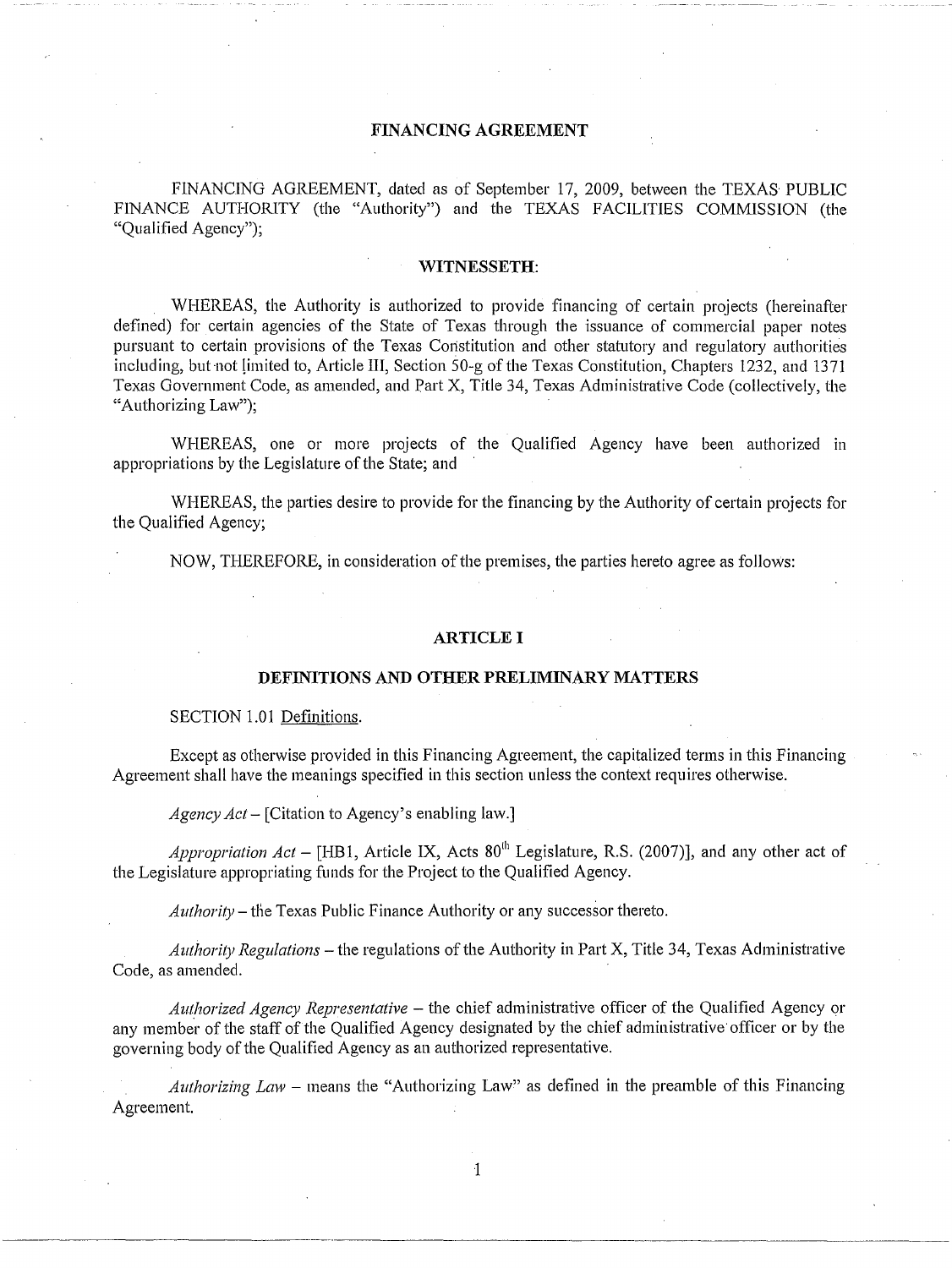*Available Construction Proceeds-* means Proceeds other than Proceeds used to refund the obligations refunded by the Notes (if any) and to pay issuance costs. For purposes of determining compliance with the spending requirements as of the end of each of the first three spending periods, available construction proceeds include the amount of future earnings that the Qualified Agency reasonably expected as of the issue date.

*Board-* the Board of Directors of the Authority.

*Bond Counsel* - any law firm experienced in matters relating to the issuance of tax-exempt obligations and engaged by the Board to render such services.

*Business Day* - any day on which the Comptroller and the Authority are open for business and on which financial institutions in the city where the principal corporate trust office of the Issuing and Paying Agent is located are not authorized by law or executive order to close.

*Closing-* with respect to each sale of Notes, the concurrent delivery of such Notes to, or upon the order of, the initial purchaser(s) in exchange for payment therefor.

#### *Closing Date* - the date of a Closing.

*Code-* the Internal Revenue Code of 1986, as amended, together with all published regulations promulgated thereunder and rulings issued with respect thereto by the United States Department of the Treasury or the Internal Revenue Service.

*Comptroller-* the Comptroller of Public Accounts of the State or any successor thereto, including the individual elected to serve as Comptroller of the State, the Deputy Comptroller, or such other official designated by law to serve or act in the capacity of the Comptroller.

*Construction Expenditures-* means capital expenditures that are allocable to the cost of real property or constructed personal property. Except as provided below, construction expenditures do not include expenditures for acquisitions of interests in land or other existing real property. Expenditures are not for the acquisition of an interest in existing real property other than land if the contract between the seller and the Qualified Agency requires the seller to build or install the property (e.g., a turnkey contract), but only to the extent that the property has not been built or installed at the time the parties enter into the contract. Constructed personal property means tangible personal property (or, if acquired pursuant to a single acquisition contract, properties) or specially developed computer software if: (i) A substantial portion of the property or properties is completed more than 6 months after the earlier of the date construction or rehabilitation commenced and the date the Qualified Agency entered into an acquisition contract; (ii) based on the reasonable expectations of the Qualified Agency, if any, or representations of the person constructing the property, with the exercise of due diligence, completion of construction or rehabilitation (and delivery to the Qualified Agency) could not have occurred within that 6-month period; and (iii) if the Qualified Agency itself builds or rehabilitates the property, not more than 75 percent of the capitalizable cost is attributable to property acquired by the Qualified Agency (e.g., components, raw materials, and other supplies). Specially developed computer software means any programs or routines used to cause a computer to perform a desired task or set of tasks, and the documentation required to describe and maintain those programs, provided that the software is specially developed and is functionally related and subordinate to real property or other constructed personal property.

*Costs of Issuance-* the "costs of issuance," as provided in the Authorizing Law and defined in the Resolution, incurred in connection with the issuance of the Notes.

----------~~----· ------- -----------------------~--------~------------- ------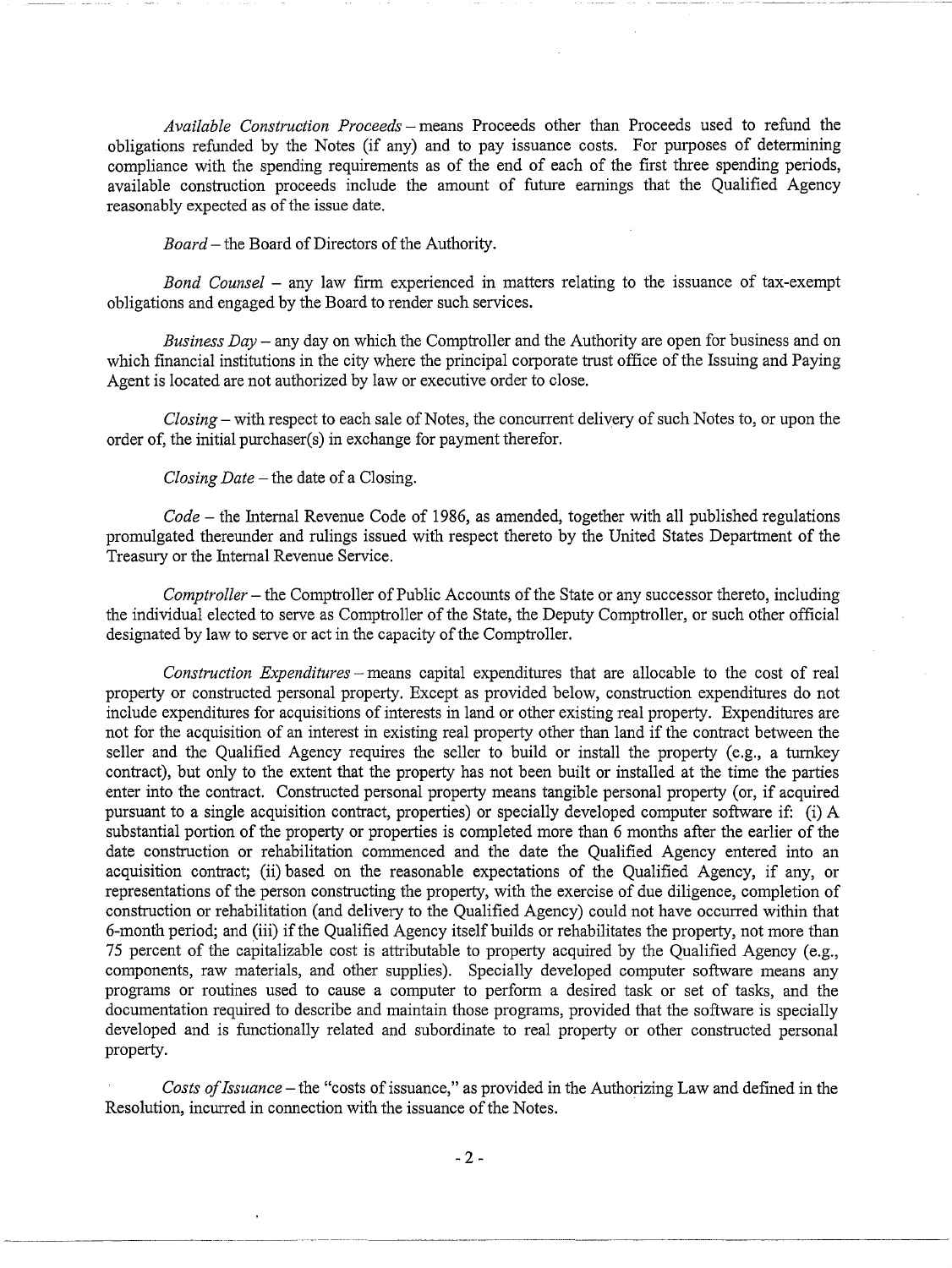*Disbursement Certificate* - a certificate of the Authorized Agency Representative for the disbursement of funds from the appropriate account of the Project Fund, in substantially the form of Exhibit D of this Financing Agreement.

*Disclosure Documents-* collectively, the Offering Memorandum and any amendments thereto.

*Event of Taxability* – any act or omission that could adversely affect the excludability of the interest on any Note from the gross income of the owner of the Note.

*Executive Director* - the Executive Director of the Authority, or any member of the staff of the Authority authorized by the Board to perform the duties of the Executive Director.

*Facility Contract –* any contract, entered into by the Qualified Agency after the effective date of this Financing Agreement, for the design, engineering, acquisition, construction, equipping, repair, or renovation of any facilities financed for the Qualified Agency in whole or part with proceeds of the Notes.

*Financing Agreement-* this Financing Agreement, and any amendments hereto.

*Gross Proceeds* -means any Proceeds and any Replacement Proceeds.

*Interest and Sinking Fund* - the fund by that name created pursuant to Section 4.01 of the Resolution for the purpose of paying Note Obligations.

*Investment Proceeds* – means any amounts actually or constructively received from investing Proceeds.

*Legislative Budget Board-* the joint committee of the Legislature that develops recommendations for legislative appropriations for the state agencies.

*Legislature-* the Legislature of the State.

*Memorandum-* the Memorandum of Understanding, dated as of September 9, 2009, between the Authority and the Qualified Agency, and any amendments thereto.

*Notes* - any obligations issued by the Authority from time to time to finance or refinance the Project.

*Offering Memorandum* – the final official disclosure document authorized by the Authority to be used in connection with the sale of the Notes.

*Plans and Specifications-* the plans and specifications for the Project Component(s), as amended or supplemented.

*Proceeds* - means any Sale Proceeds, Investment Proceeds, and Transferred Proceeds of the Notes which are attributable to financing the Project.

*Project-* collectively, the Project Components.

---------------~---~-~---·-

*Project Completion Amount-* the aggregate amount of the cost of all of the Project Components, as set forth in Exhibit A to this Financing Agreement.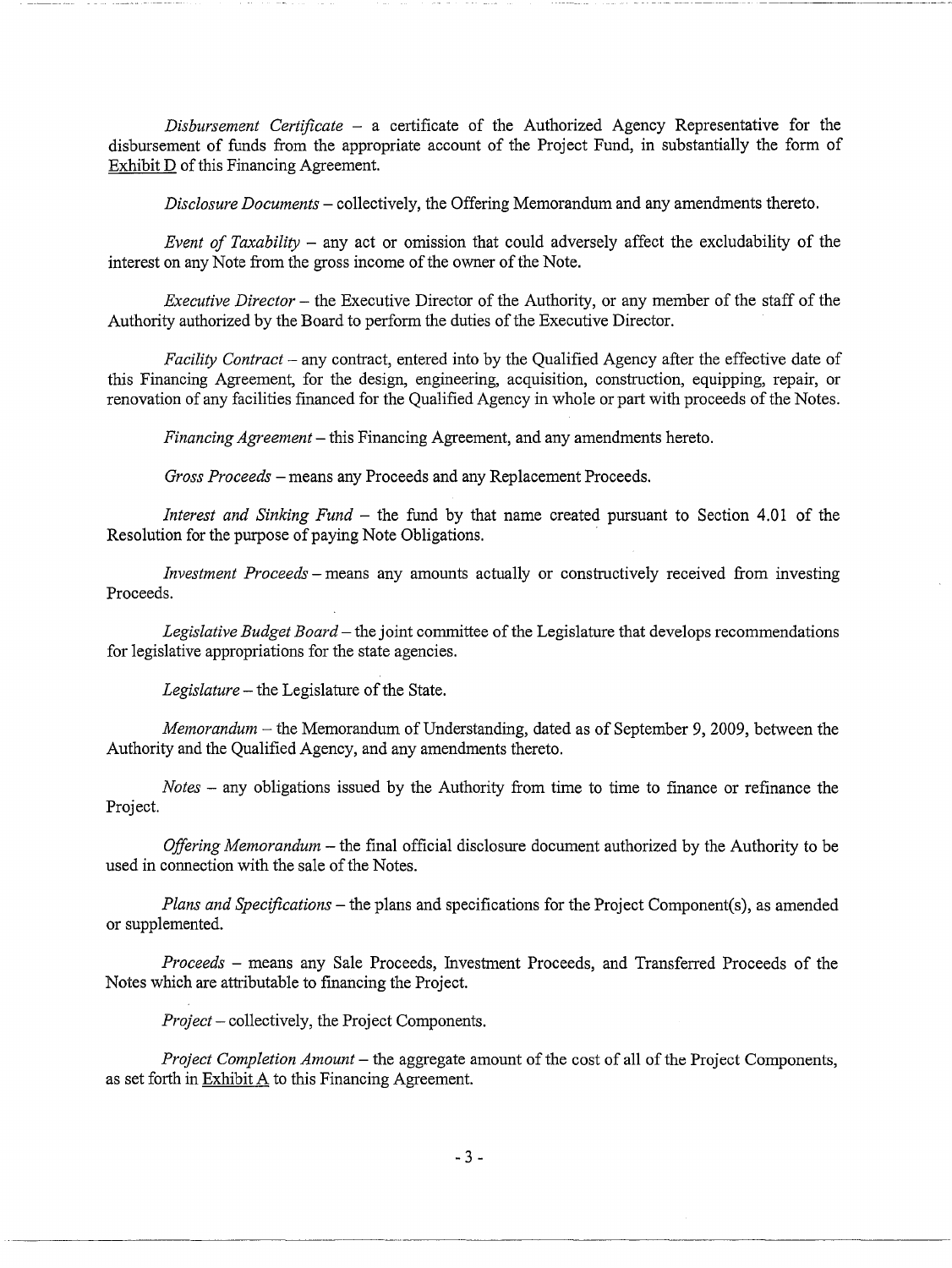*Project Completion Certificate* - a certificate of an Authorized Agency Representative delivered on behalf of the Qualified Agency, pursuant to this Financing Agreement, to the effect that the Project has been completed (or that no further proceeds of the Notes are required for the payment of Project Costs), in substantially the form set forth in Exhibit F to this Financing Agreement.

*Project Completion Date* - the date that the Project is completed, as certified in the Project Completion Certificate.

*Project Completion Schedule-* the schedule projecting the rate of expenditure of proceeds of the Notes for the payment of Project Costs which is set forth in Exhibit B to this Financing Agreement.

*Project Component* – each respective item (or part of an item) in the Appropriation Act that has been approved to be financed with proceeds of the Notes, as described in Exhibit A to this Financing Agreement.

*Project Costs-* any costs associated with the Project that are authorized under the Authorizing Law to be paid with proceeds of the Notes.

*Project Financing Documents* - collectively, all documents furnished by the Qualified Agency to the Authority in connection with the financing of the Project and issuance of the Notes, including (without limitation) the Memorandum, the Request for Financing, this Financing Agreement, each Disbursement Certificate, any Project Substitution Certificate, and the Project Completion Certificate.

*Project Fund-* the fund by that name and any other project fund created pursuant to Section 4.01 of the Resolution.

*Project Substitution Certificate* - a certificate of an Authorized Agency Representative to the effect that a Project Component is to be substituted for, in substantially the form set forth as an exhibit to this Financing Agreement.

*Qualified Agency* - the "Qualified Agency" as defined in the preamble of this Financing Agreement or any successor thereto.

*Regulations* -means the temporary or final Income Tax Regulations applicable to the Notes pursuant to sections 141 through 150 of the Code. Any reference to a section of the Regulations shall also refer to any successor provision to such section hereafter promulgated by the Internal Revenue Service pursuant to sections 141 through 150 of the Code and applicable to the Notes.

*Replacement Proceeds-* has the meaning set forth in Section 1.148-1(c) of the Regulations and generally includes amounts that have a sufficiently direct nexus to the Notes or to the governmental purpose of the Notes to conclude that the amounts would have been used for that governmental purpose if the proceeds of the Notes were not used or to be used for that governmental purpose. For this purpose, the mere availability or preliminary earmarking of amounts for a governmental purpose does not in itself establish a sufficient nexus to cause those amounts to be replacement proceeds. Replacement proceeds include, but are not limited to, sinking funds and pledged funds.

*Request for Financing* - the letter or other communication from the Qualified Agency to the Authority requesting financing for the Project, and any supplements thereto.

*Resolution* – the resolution of the Authority adopted on March 6, 2008 pursuant to which the Notes are authorized to be issued, and any amendments and supplements thereto.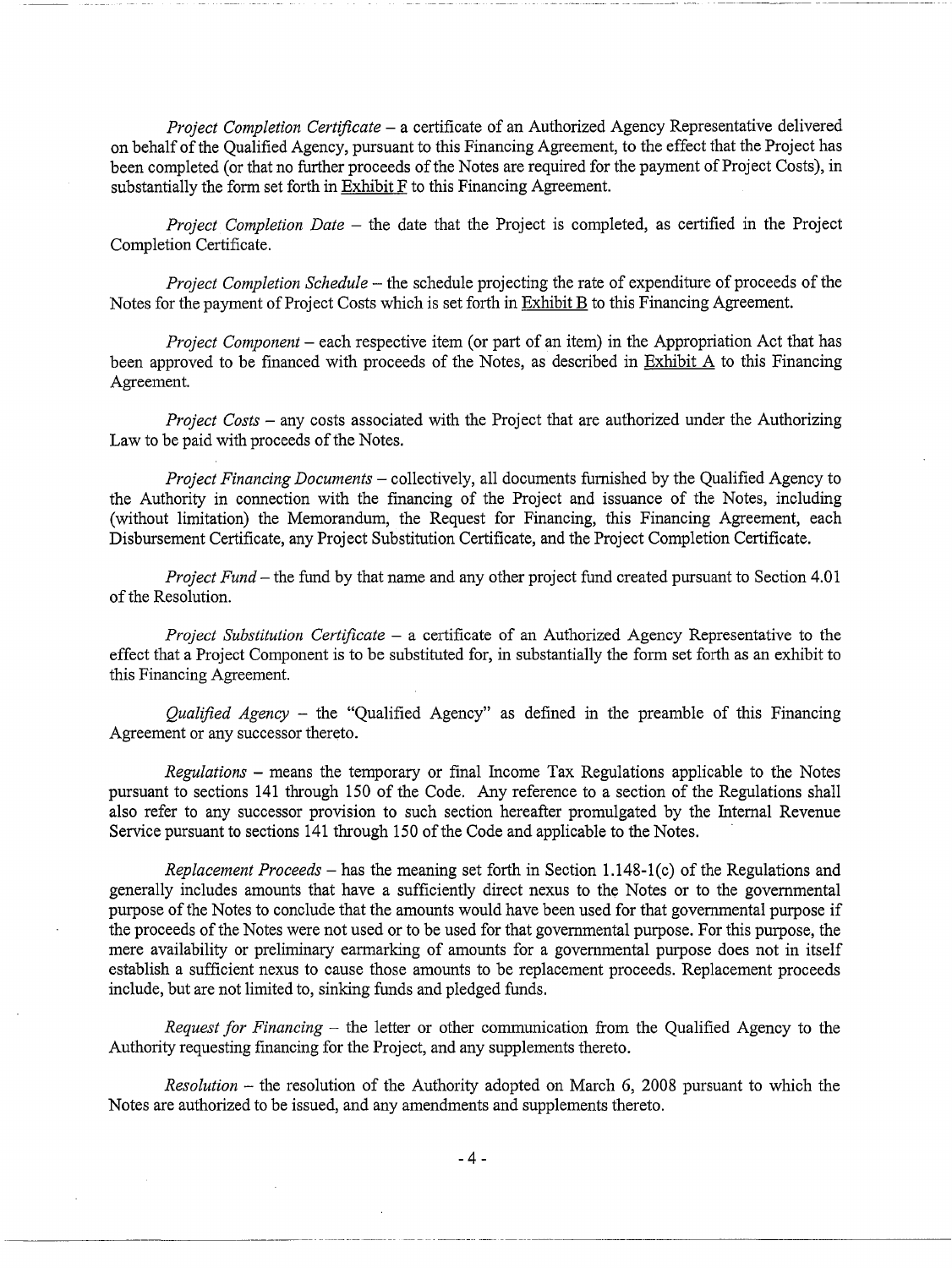*Sale Proceeds* - means any amounts actually or constructively received from the sale (or other disposition) of any Note, including amounts used to pay underwriters' discount or compensation and accrued interest other than pre-issuance accrued interest.

*State-* the State of Texas.

*Transferred Proceeds* - means transferred proceeds as defined in Section 1.148-9 of the Regulations which includes Proceeds of any Notes used to refund Notes outstanding prior to the Closing Date.

## SECTION 1.02 General Rules of Construction.

(a) A capitalized term used in this Financing Agreement that is not defined herein and that is defined in the Resolution shall have the meaning assigned to it in the Resolution.

(b) Whenever in this Financing Agreement the context requires:

(1) a reference to the singular number includes the plural and vice versa, and

(2) a word denoting gender includes the masculine, feminine, and neuter.

(c) The table of contents and the titles given to any article or section of this Financing Agreement are for convenience only and are not intended to modify the article or section.

#### SECTION 1.03 Preamble.

The statements and findings in the preamble of this Financing Agreement are hereby adopted and made a part of the Financing Agreement.

## **ARTICLE IT**

## **GENERAL REPRESENTATIONS AND WARRANTIES**

### SECTION 2.01 General Representations and Warranties of Authority.

The Authority represents and warrants as follows:

(1) the Authority is a validly existing agency of the State authorized to operate under the Texas Public Finance Authority Act, Chapter 1232, Texas Government Code, as amended;

(2) the Authority has full power and authority to execute and deliver this Financing Agreement, perform its obligations thereunder, and carry out the transactions contemplated hereby;

(3) the Authority has duly authorized the execution and delivery of this Financing Agreement and the performance of its obligations thereunder;

(4) the execution and delivery of this Financing Agreement, the consummation of the transactions contemplated hereby, the performance of its obligations hereunder, and the compliance with the terms hereof by the Authority will not conflict with, or constitute a default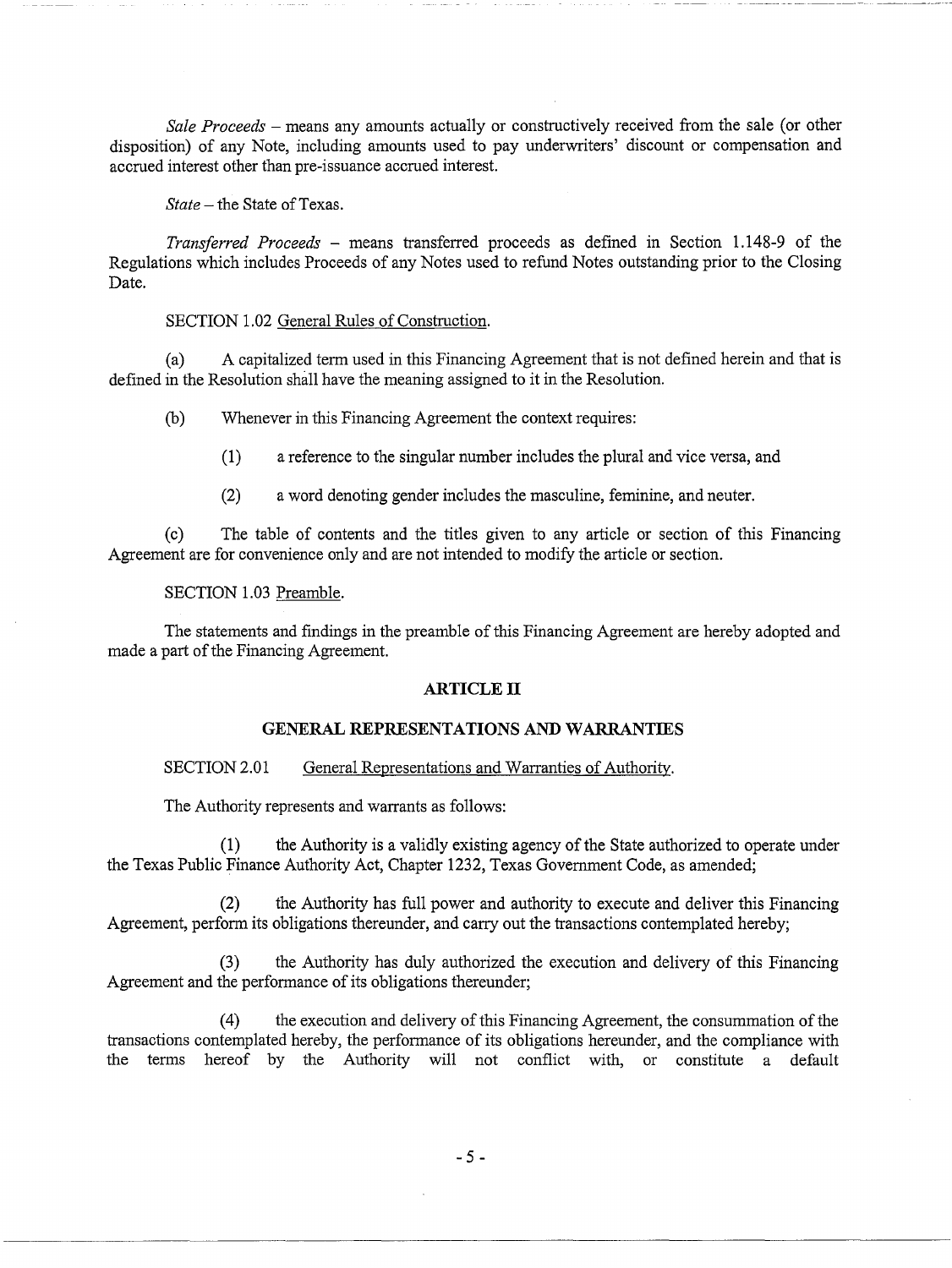under, any law (including administrative rule), judgment, decree, order, permit, license, agreement, mortgage, lease, or other instrument to which the Authority is subject or by which it is bound;

(5) the Authority has full power and authority to issue the Notes, to cause funds to be made available to finance the Project in accordance with the Resolution and this Financing Agreement and to perform its obligations under the Resolution;

(6) the Resolution has been duly adopted by the Authority, is in full force and effect, and constitutes the legal, valid, and binding act of the Authority;

(7) this Financing Agreement, when duly executed and delivered by the Authority, will constitute a legal, valid, and binding obligation of the Authority; and,

(8) the Authority has not revoked its authorization of the Qualified Agency to declare official intent on behalf of the Authority for purposes of the Code.

SECTION 2.02 General Representations and Warranties of Qualified Agency.

The Qualified Agency represents and warrants, as follows:

(1) the Qualified Agency is a validly existing agency of the State authorized to operate under the Agency Act;

(2) the Qualified Agency has full power and authority to execute and deliver the Project Financing Documents, perform its obligations thereunder, and carry out the transactions contemplated thereby;

(3) the Qualified Agency has duly authorized the execution and delivery of the Project Financing Documents and the performance of its obligations thereunder;

(4) the execution and delivery of the Project Financing Documents, the consummation of the transactions contemplated thereby, the performance of its obligations thereunder, and the compliance with the terms thereof by the Qualified Agency will not conflict with, or constitute a default under, any law (including administrative rule), judgment, decree, order, permit, license, agreement, mortgage, lease, or other instrument to which the Qualified Agency is subject or by which the Qualified Agency or any of its property are bound;

(5) the Qualified Agency is not in violation of any law, which violation could adversely affect the consummation of the transactions contemplated by the Project Financing Documents; and

(6) the Project Financing Documents, when duly executed and delivered by the Qualified Agency, as appropriate, will constitute legal, valid, and binding obligations of the Qualified Agency.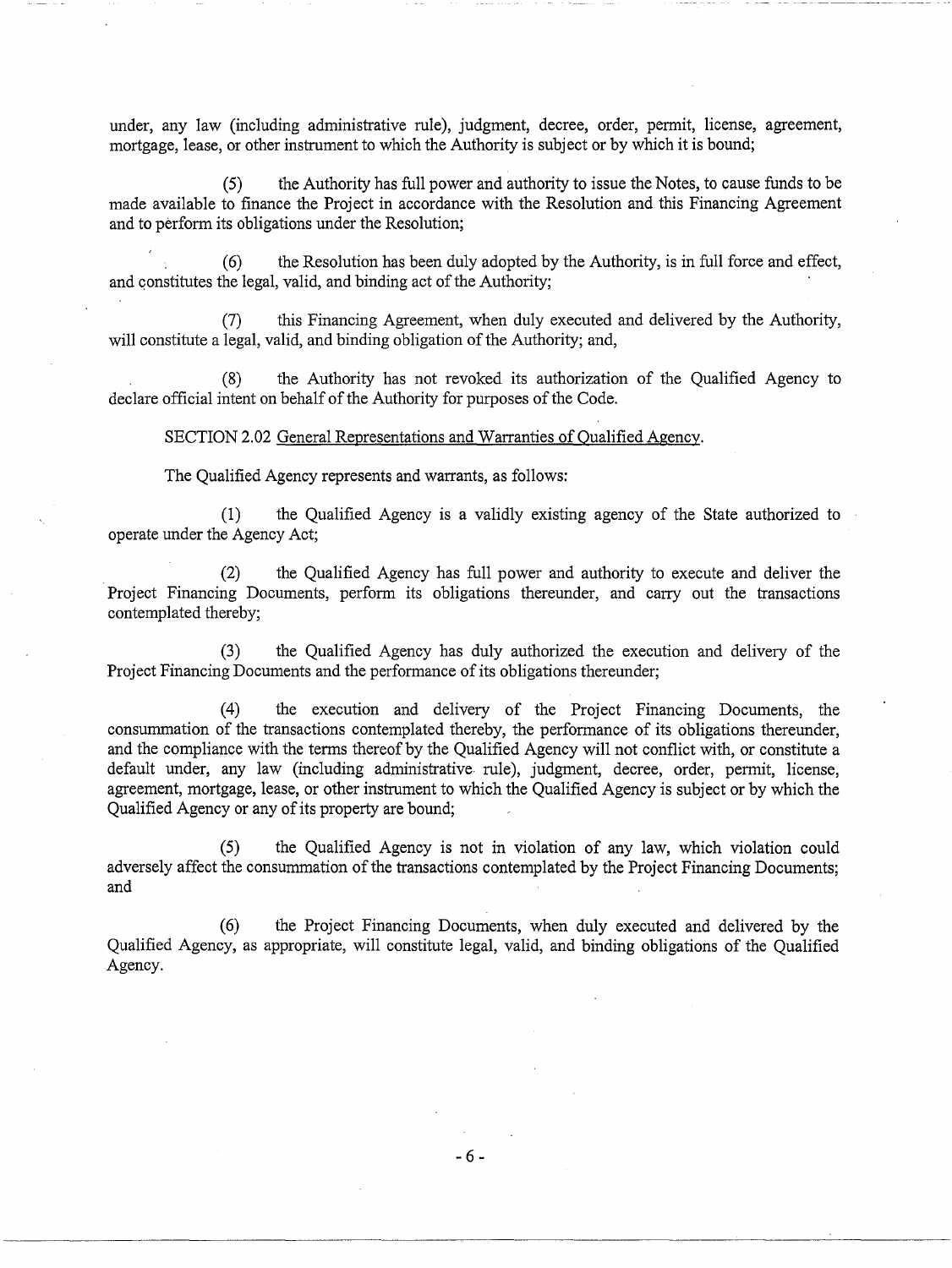## **ARTICLE III**

#### **THE PROJECT**

#### SECTION 3.01 Authorization for Project.

(a) The Qualified Agency represents that the Project has been authorized by the Appropriation Act or other statute and that all of the Project Costs to be paid with proceeds of the Notes will be incurred for the acquisition, construction, equipping, major repair, or renovation of facilities and will otherwise be lawful expenditures of the Qualified Agency.

(b) The Qualified Agency represents that the description of each Project Component set forth in Exhibit A to this Financing Agreement is accurate.

(c) The Qualified Agency represents that it has submitted specific plans for the Project to the Legislative Budget Board and, if required by the Appropriation Act, such plans have been approved by the Legislative Budget Board.

### SECTION 3.02 Plans and Specifications.

(a) The Qualified Agency shall cause the Plans and Specifications to be prepared and shall maintain the Plans and Specifications with its official records.

(b) The Authority and its authorized agents may inspect the Plans and Specifications at reasonable times.

### SECTION 3.03 Project Completion Schedule.

(a) As of the Closing Date, the Qualified Agency reasonably expects that the Project Completion Amount will be expended within the time periods set forth in Exhibit B hereto. The Qualified Agency represents that it is not aware of any fact or circumstance that could cause the entire Project Completion Amount not to be expended as set forth in the Project Completion Schedule, as amended from time to time.

(b) Upon becoming aware of any circumstances that will result in a deviation from Exhibit B hereto of 10%, the Qualified Agency shall notify the Executive Director of the amount and nature of such deviation.

(c) Upon becoming aware of any circumstances that will result in the expenditure for Project Costs in any "Expenditure Period" (as set forth in Exhibit B hereto) of an aggregate amount that is less than the amount set forth in Exhibit B hereto for such Expenditure Period, the Qualified Agency shall notify the Executive Director of (1) such aggregate expenditure amount, and (2) the reason(s) that such expenditure amount will be less than the amount set forth in Exhibit B hereto.

### SECTION 3.04 Construction and Acquisition of Project.

(a) The Qualified Agency shall cause the acquisition, construction, equipping, repair, and/or renovation of the Project to be completed with due diligence substantially in accordance with the Plans and Specifications and in a good and workman-like manner.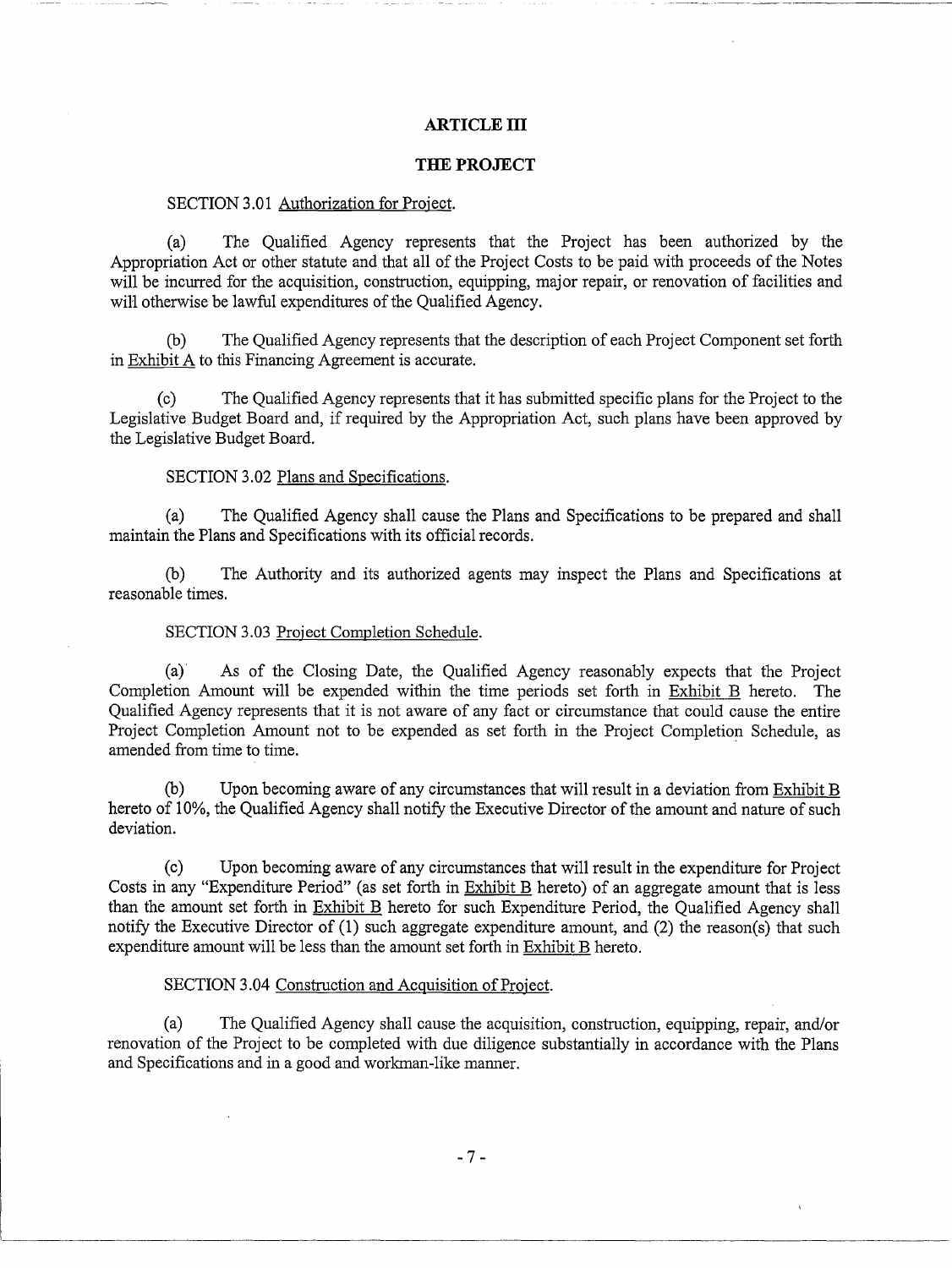(b) The Qualified Agency represents that at least 95 percent of the Project Completion Amount will be expended to pay Project Costs constituting expenditures for the acquisition, construction, reconstruction, or rehabilitation of the Project.

(c) The Qualified Agency may shift its use of proceeds among Project Components to the extent permitted by law so long as such shift of use does not constitute an Event of Taxability. The Authority may require the Qualified Agency to obtain an opinion of Bond Counsel regarding taxability.

#### SECTION 3.05 Licenses and Permits.

The Qualified Agency represents that it has obtained all necessary licenses, permits, and other governmental approvals necessary to complete the Project, except for those (if any) described in Exhibit C to this Financing Agreement.

## SECTION 3.06 Disbursements from Project Fund.

(a) The Qualified Agency may cause disbursements to be made from the Project Fund in accordance with contracts for the Project and with this Financing Agreement and the Resolution.

(b) The Qualified Agency acknowledges that the Project Fund may be applied in accordance with the Resolution for purposes other than the payment of Project Costs.

(c) The Qualified Agency acknowledges and agrees that interest earned in funds contained in the Project Fund may be used to pay interest payments, if any, on the Notes.

(d) To obtain a disbursement of funds from the Project Fund for the payment of Project Costs, the Qualified Agency shall submit to the Authority, not later than the Business Day immediately preceding the disbursement date, a properly completed Disbursement Certificate. Subject to Subsection (e) of this Section 3.06, upon determining that the submitted Disbursement Certificate has been properly completed, the Executive Director shall cause the Comptroller to transfer funds in the Project Fund to the appropriate fund(s) of the Qualified Agency in the amount(s) set forth in the Disbursement Certificate. The Qualified Agency shall apply the funds so transferred to the payment of Project Costs.

(e) Disbursements from the Project Fund for the payment of Project Costs shall not exceed, in the aggregate, the Project Completion Amount without the prior approval of the Executive Director (which approval shall be based on availability of funds and legal authorization).

(f) Before a disbursement from the Project Fund may be made with respect to any Project Component in excess of the estimated cost of such component shown on Exhibit A of this Financing Agreement, the Qualified Agency shall give notice to the Executive Director identifying such Project Component and stating the amount of such excess.

(g) In the event that the Authority determines that the Qualified Agency has breached any material representation, warranty, or agreement in this Financing Agreement, the Authority, in its discretion, may suspend further disbursement of funds from the Project Fund if it is advised in writing by the Texas Attorney General that (1) such suspension is lawful, and (2) such breach constitutes a breach of this Financing Agreement and such suspension may commence not sooner than the 30th day after the date of delivery to an Authorized Agency Representative of notice of such suspension, and may continue until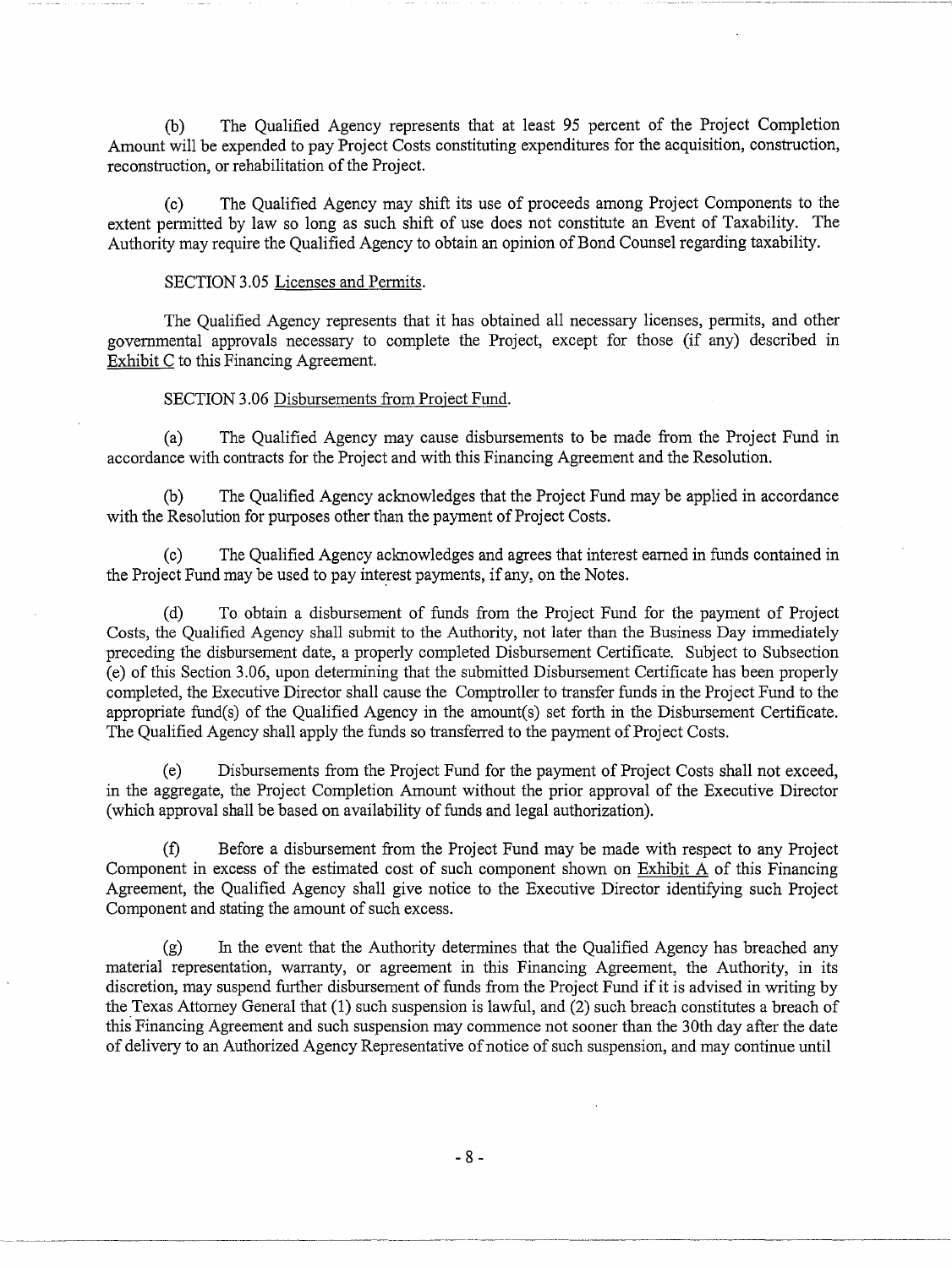such breach is cured or is waived by the Executive Director. If such breach is not cured or waived within 90 days after the date such suspension commenced, the Authority may apply any remaining funds in the Project Fund allocated to the payment of Project Costs in the manner permitted by the Resolution and law.

--------------- ----------

(h) To the extent required by law, the Qualified Agency has submitted a master plan for construction of its facilities and shall periodically revise the master plan in accordance with such law.

## SECTION 3.07 Status Reports.

Not later than the 15th day of each month, through the month following the month in which the Project Completion Date occurs, the Qualified Agency shall prepare and deliver to the Executive Director a status report, containing the information set forth in Exhibit E to this Financing Agreement, covering the preceding calendar month. At other times (whether before or after the Project Completion Date), the Qualified Agency shall provide the Executive Director, upon request, with any information available to the Qualified Agency regarding the expenditure of funds disbursed to the Qualified Agency from the Project Fund or the condition or use of the Project.

#### SECTION 3.08 Inspection of Project.

The Authority and its authorized agents, at reasonable times before and after completion of the Project, may enter on and inspect the Project and examine any records of the Qualified Agency relating to the Project.

#### SECTION 3.09 Completion of Project.

Upon the completion of the Project (or when no further proceeds of the Notes are to be expended for Project Costs), the Qualified Agency shall deliver to the Executive Director a properly completed Project Completion Certificate.

## SECTION 3.10 Use of Project.

(a) The Qualified Agency may use the Project for any lawful purpose so long as such use does not constitute an Event of Taxability.

(b) The Qualified Agency shall not lease any part of the Project to, or permit any part of the Project to be operated, managed, or otherwise used by, an entity other than an agency or political subdivision of the State without the prior approval of the Executive Director. The Authority shall direct the Executive Director to approve any proposed arrangement for use of the Project (or a part thereof) by a nongovernmental entity upon obtaining an opinion of Bond Counsel to the effect that such arrangement will not constitute an Event of Taxability. Any agreement or understanding that allows any other agency or political subdivision of the State to use all or any portion of the Project shall limit such use in a manner sufficient to prevent an Event of Taxability.

#### SECTION 3.11 Authority Not Responsible for Project.

(a) The Authority has no responsibility for the acquisition, construction, equipping, repair, or renovation of the Project or for the operation or maintenance of the Project.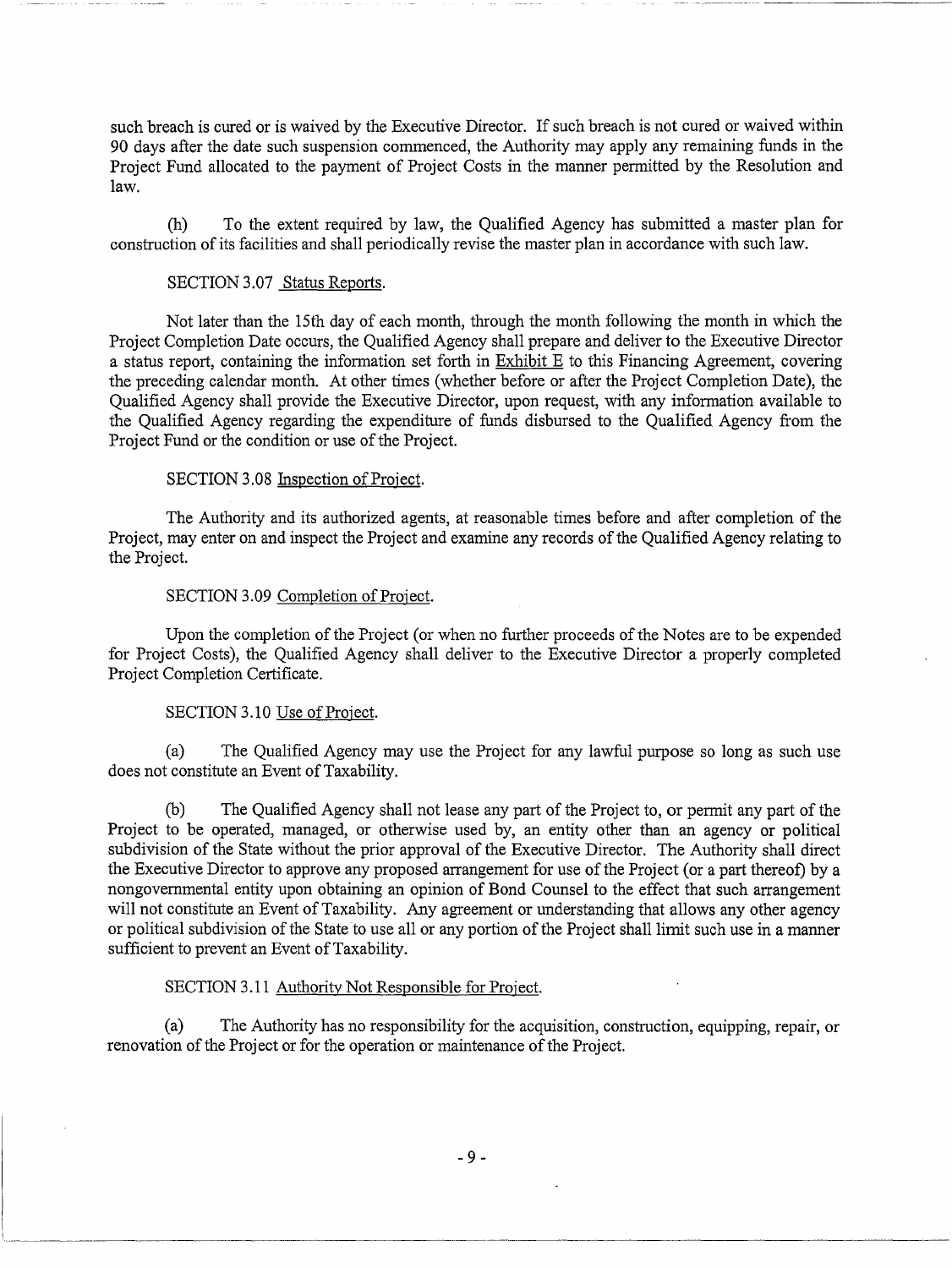(b) If the amounts in Project Fund are insufficient for the payment of all of the Project Costs, the Authority is not responsible for the payment of any Project Costs that cannot be paid from the Project Fund.

#### SECTION 3.12 Necessity for Project.

The Qualified Agency represents to the Authority that, as of the Closing Date:

(a) the provision of the Project in accordance with the Project Completion Schedule is necessary in order for the Qualified Agency to effectively carry out its lawful duties and functions; and

(b) the Qualified Agency expects that it will use the Project for the purposes for which it is designed for the entire useful economic life of the Project.

#### **ARTICLE IV**

#### **THE NOTES**

### SECTION 4.01 Issuance of the Notes.

The Authority shall use its best efforts to issue and sell the Notes from time to time in an amount that is sufficient for the Project Completion Amount to be made available in the Project Fund for the payment of the Project Costs.

## SECTION 4.02 Cooperation by Qualified Agency.

The Qualified Agency shall take the action(s), enter into the agreement(s), provide the certification(s) contemplated by this Financing Agreement, and otherwise cooperate with the Authority and its agents, to effect the lawful issuance and administration of the Notes under this Financing Agreement.

#### SECTION 4.03 Maintaining Tax-Exempt Status of the Notes.

The Qualified Agency will not take, or omit to take, any action that will adversely affect the exclusion from gross income for federal income tax purposes of interest paid on any Note, and, in the event of such action or omission, it will use all reasonable efforts to cure the effect of such action or omission. With the intent not to limit the generality of the foregoing, the Qualified Agency covenants and agrees that it will comply with the covenants set forth, unless it has received a written opinion of Bond Counsel to the effect that failure to comply with such covenant will not adversely affect the excludability of interest on any Note from the gross income for federal income tax purposes.

(a) No Private Payments. No portion of the payment of the debt service on the Notes will be directly or indirectly derived from payments (whether or not to the Qualified Agency or any related party) in respect of property, or borrowed money, used or to be used for a private business use. Furthermore, no portion of the payment of the debt service on the Notes will be directly or indirectly secured by any interest in property used or to be used for a private business use or payments in respect of property used or to be used for a private business use. The Qualified Agency will not impose or accept, directly or indirectly, any charge or other payment with respect to any Proceeds used in any trade or business of a nongovernmental person. For purposes of determining use of Proceeds, the Qualified Agency will apply the rules set forth in Section 4.03(b) below.

------------------------ -------------~~---~---------------------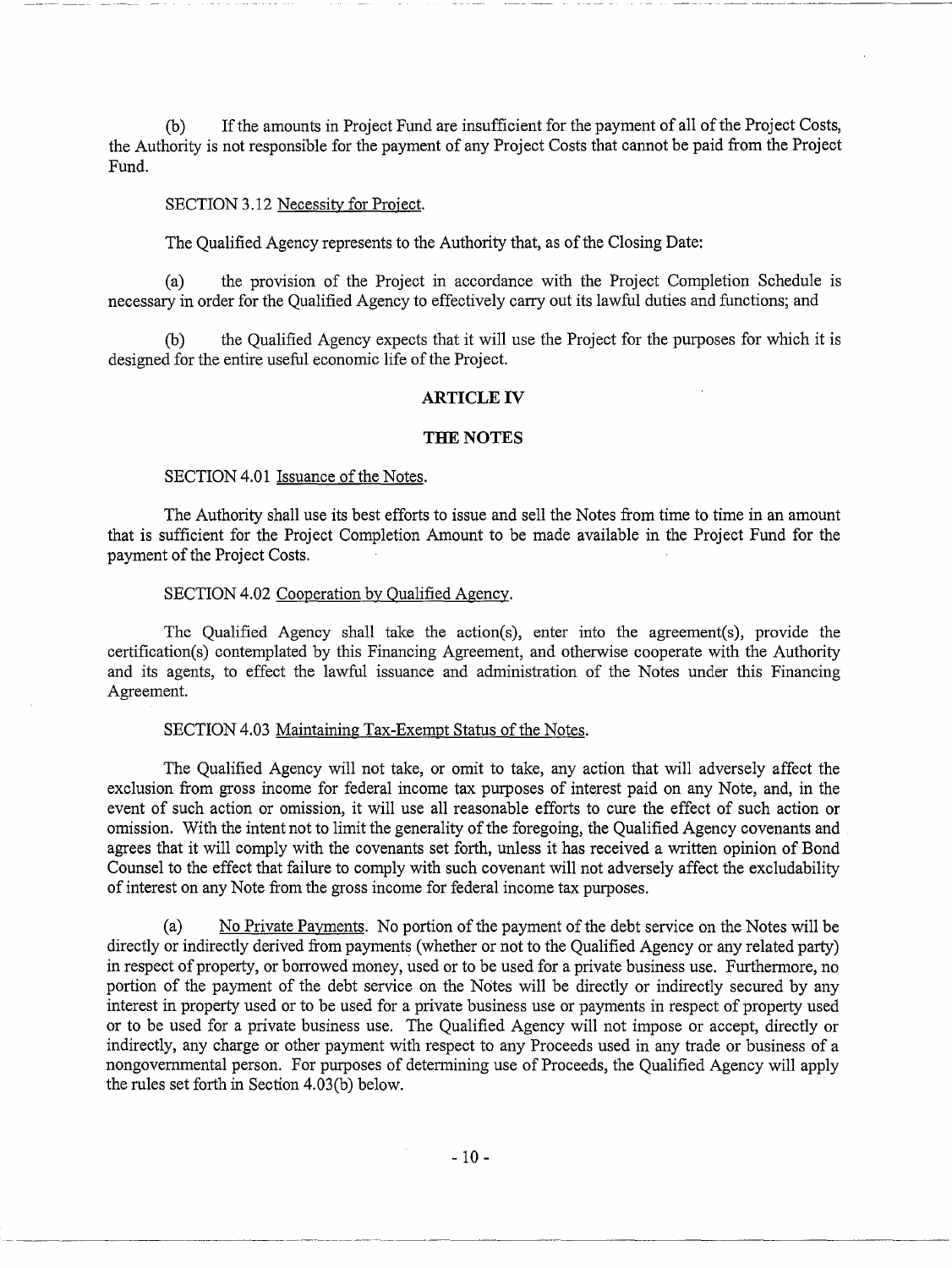(b) No Private Use. The Qualified Agency will not use or permit any of the Proceeds of the Notes to be used, directly or indirectly, in any trade or business of a nongovernmental person.

(i) For purposes of determining use, the Qualified Agency will apply rules set forth in applicable Regulations and Revenue Procedures promulgated by the Internal Revenue Service, including, among others, the following rules: (A) Any activity carried on by a person other than a natural person or a state or local governmental unit will be treated as a trade or business of a nongovernmental person; (B) the use of all or any portion of the Project is treated as the direct use of proceeds; (C) a nongovernmental person will be treated as a private business user of Proceeds ofthe Notes as a result of ownership, actual or beneficial use of the proceeds pursuant to a lease, or a management or incentive payment contract, or certain other arrangements such as a take-or-pay or other output-type contract; and (D) use in a trade or business exists if a nongovernmental person has any special legal entitlement to use directly or indirectly all or any portion of the Project.

(ii) In the case of any portion of the Project that is not available for use by the general public, the Qualified Agency will not permit any special economic benefit to be provided to any nongovernmental person. In determining whether there is a special economic benefit the following .factors will be taken into account: (A) whether the portion of the Project in question is functionally related or physically proximate to property used in the trade or business of a nongovernmental person; (B) whether only a small number of nongovernmental persons receive the special economic benefit; and (C) whether the cost of the portion of the Project in question is treated as depreciable for federal income tax purposes by any nongovernmental person.

(iii) For purposes of this section, a management contract is a management, service, or incentive payment contract between a governmental person and a service provider under which the service provider provides services involving all, a portion of, or any function of, the Project. The following arrangements generally are not treated as management contracts that give rise to private business use: (A) Contracts for services that are solely incidental to the primary governmental function or functions of portion of the Project in question (for example, contracts for janitorial, office equipment repair, hospital billing, or similar services); (B) a contract to provide for the operation of a facility or system of facilities that consists predominantly of public utility property, if the only compensation is the reimbursement of actual and direct expenses of the service provider and reasonable administrative overhead expenses of the service provider; (C) a contract to provide for services, if the only compensation is the reimbursement of the service provider for actual and direct expenses paid by the service provider to unrelated parties.

(iv) For purposes of this section, use by the federal government and its agencies and instrumentalities is considered use of a nongovernmental person.

(v) For purposes of determining use, research contracts with nongovernmental persons that do not comply with the requirements in applicable Revenue Procedures promulgated by the Internal Revenue Service constitute use in a trade or business of a nongovernmental person.

(c) Loans of Sale Proceeds. No portion of the Proceeds of the Notes will be directly or indirectly used to make or finance a loan to any person other than a state or local governmental unit. For purposes of the foregoing covenant, Proceeds are considered to be "loaned" to a person or entity if (1) all or any portion of the Project is sold or leased to such person or entity in a transaction which creates a debt for federal income tax purposes, (2) capacity in or service from all or any portion of the Project is committed to such person or entity under a take-or-pay, output, or similar contract or arrangement, or (3) indirect benefits, or burdens and benefits of ownership, of such Proceeds or all or any portion of the Project are otherwise transferred in a transaction which is the economic equivalent of a loan.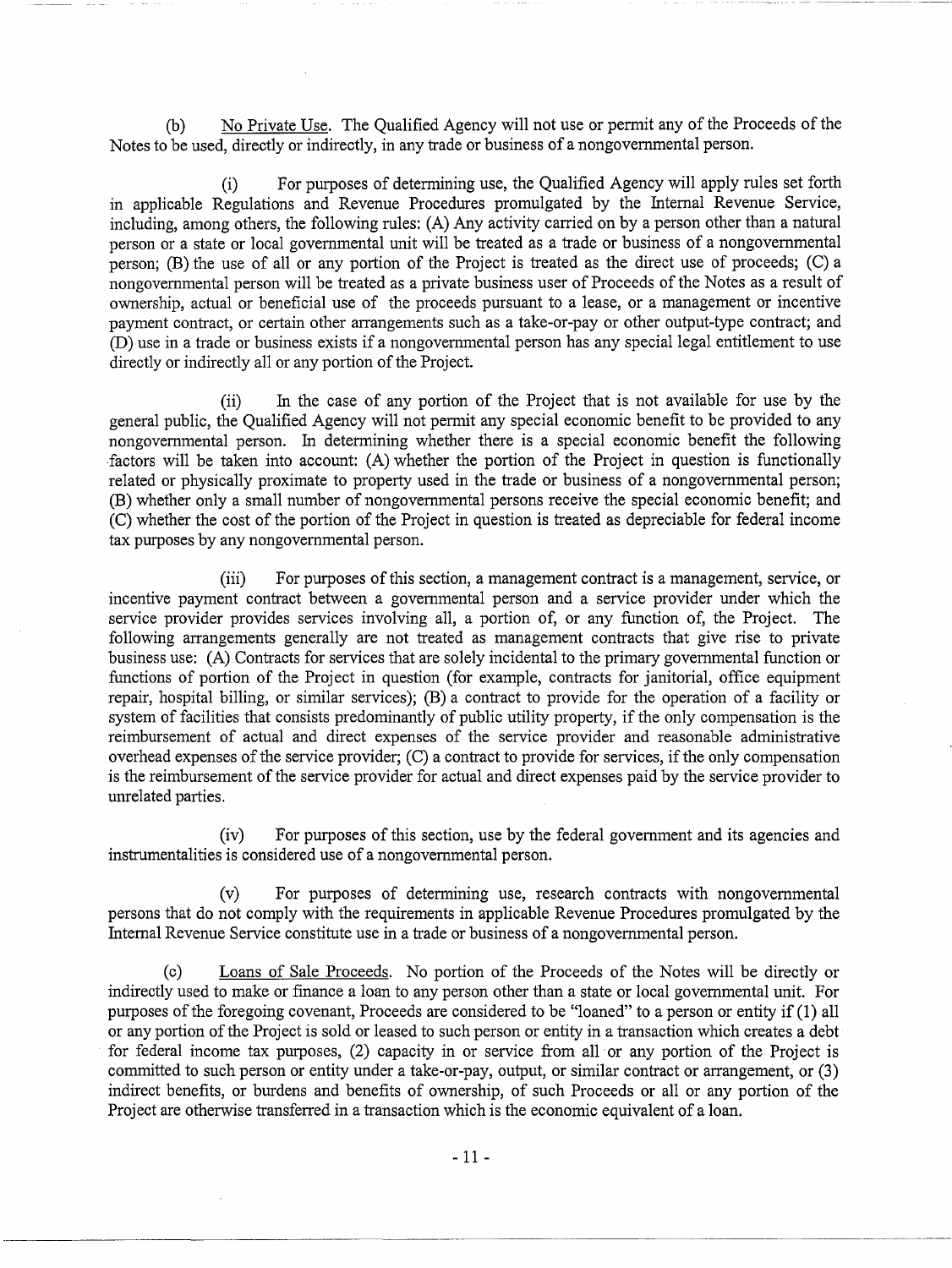(d) No-Arbitrage Covenant. The Qualified Agency will not, at any time prior to the final maturity of any Note, direct or permit the investment (or the use of Gross Proceeds to replace money so invested), if as a result of such investment the yield of all investments acquired with Gross Proceeds (or with money replaced thereby) on or prior to the date of such investment exceeds the yield of the Notes to stated maturity, except as permitted by section 148 of the Code and Regulations thereunder.

#### SECTION 4.04 Arbitrage Rebate.

(a) The Qualified Agency shall timely take such lawful action as requested by the Executive Director to avoid or mitigate the obligation to make payments to the United States government under section 148(f) of the Code, unless an Authorized Agency Representative certifies to the Authority that the requested action is not practicable.

(b) If the Qualified Agency fails to cause Note proceeds to be expended within the time periods set forth in the Project Completion Schedule, the Executive Director may inquire as to the nature of such failure and the extent to which it is expected to continue.

(c) The Qualified Agency reasonably expects to use at least seventy-five percent (75%) of the "available construction proceeds" of any Note for "construction expenditures," as such terms are defined in Section 1.148-7(f) of the Regulations. The Qualified Agency shall use its best efforts to expend all funds necessary to complete its Project within the two-year expenditure period set forth in section 148(f)(4)(C) of the Code as follows: (i) 10 percent of the funds within the 6-month period beginning on the date the Notes are issued; (ii) 45 percent of the funds within the 1-year period beginning on such date; (iii) 75 percent of such funds within the 18-month period beginning of such date; and (iv) 100 percent of such funds within the 2-year period beginning on such date. If a portion of the Project Completion Amount will remain unexpended as of the close of the two-year period beginning with the Closing Date (or such other period as specified by the Executive Director), the Qualified Agency, not later than the close of such period, shall notify the Executive Director of the amount of such unexpended funds and the purpose(s) for which such funds are being retained in the Project Fund after such period.

## SECTION 4.05 Disclosure Documents.

(a) The Qualified Agency shall provide the Authority, promptly upon request, with available information relating to the Qualified Agency or the Project that the Executive Director determines appropriate for inclusion in the Disclosure Documents. The Qualified Agency authorizes the Authority to include any such information in the Disclosure Documents.

(b) The Qualified Agency shall provide the Authority with certification of an Authorized Agency Representative to the effect that the information contained in the Disclosure Documents provided by the Qualified Agency is accurate and does not omit any information necessary to make the information provided not misleading.

(c) The Qualified Agency authorizes the Authority and any offeree or purchaser of the Notes to rely on the information and certifications provided by the Qualified Agency under this section. The Notes will not be issued unless the information and certifications requested under this section have been provided by the Qualified Agency.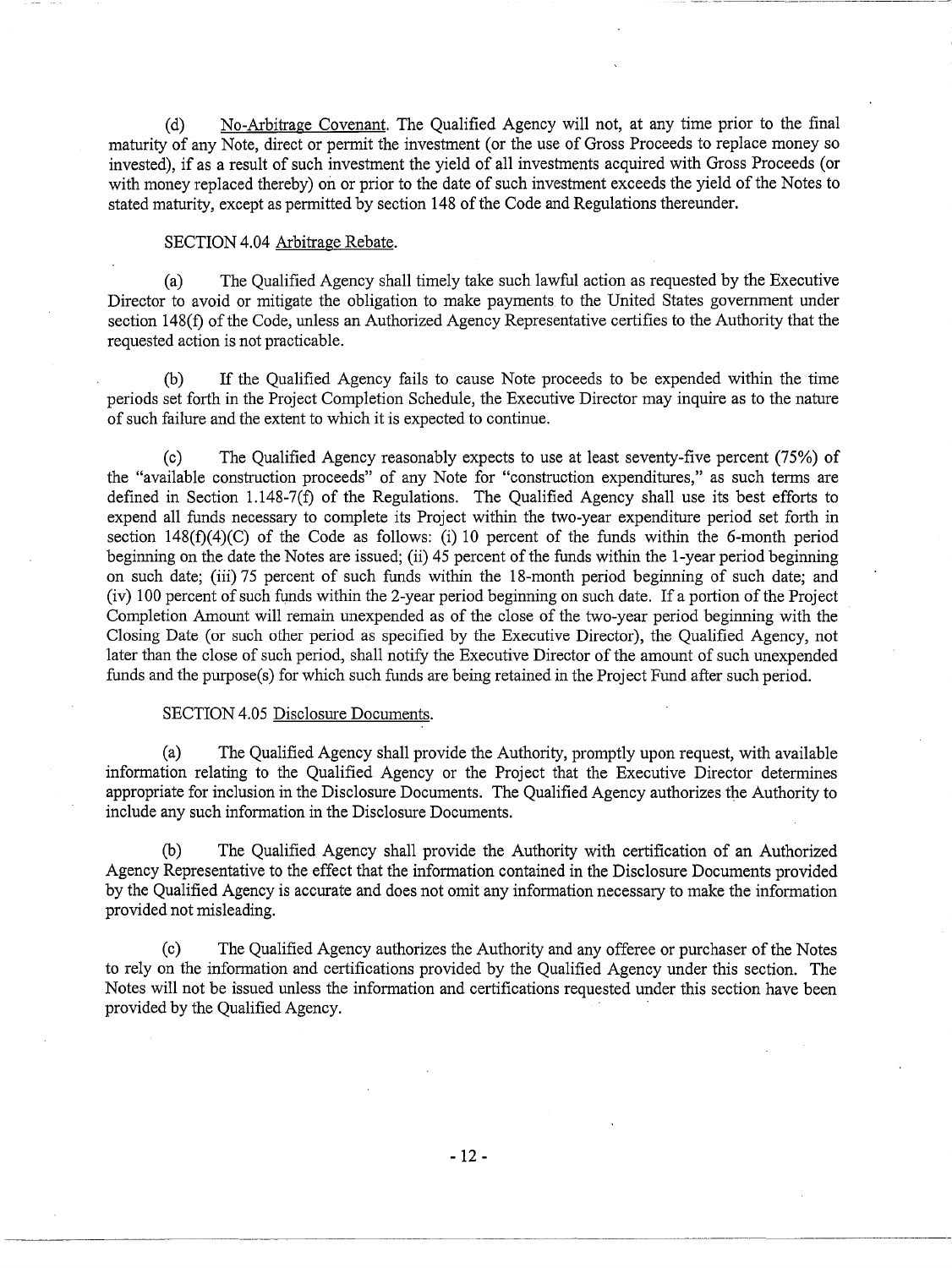### **ARTICLEV**

- ~- ---------~-----------

### **PARTICULAR AGREEMENTS**

#### SECTION 5.01 Recordkeeping.

(a) The Executive Director shall retain, as official records of the Authority, all Disbursement Certificates, the Project Completion Certificate, all Project Substitution Certificates, if any, and all Project status reports submitted by the Qualified Agency pursuant to this Financing Agreement.

(b) The Qualified Agency shall retain, as official records of the Qualified Agency, all materials, records, and information necessary to confirm the Qualified Agency's compliance with the provisions of Section 4.03 for a period beginning on the Closing Date and ending three years after the date the Notes are no longer outstanding.

## SECTION 5.02 Indemnification of Qualified Agency.

The Qualified Agency represents that, subject to applicable law, it intends that each Facility Contract providing for payment of goods or services exceeding \$25,000 will require indemnification of the Qualified Agency. The Qualified Agency will be provided with insurance, a surety bond, or other form of financial assurance, from a financially sound provider that assures performance under such Facility Contract with respect to such indemnification, unless the Qualified Agency determines that such financial assurance is not necessary or is required in a reduced amount.

#### SECTION 5.03 Availability of Other Funding.

As of the Closing Date, the Qualified Agency represents that no funds (other than funds derived from Note proceeds) have been appropriated to the Qualified Agency for the biennium in which the Notes are issued for application to the payment of Project Costs that are to be paid with the proceeds of the Notes. It is understood and agreed, however, that the Qualified Agency may apply funds other than proceeds of the Notes for payment of Project Costs in compliance with applicable law.

#### SECTION 5.04 Real Propertv.

The Qualified Agency represents that, subject to applicable law, it does not intend to acquire real property at a purchase price in excess of \$25,000 unless:

(1) such property is suitable for the Qualified Agency' intended use and has no defect or condition (including, without limitation, pollution or hazardous waste defects) that would jeopardize such use; or

(2) the Qualified Agency determines that, notwithstanding such nonsuitability, defect, or condition (as applicable), such acquisition is appropriate.

#### SECTION 5.05 Title Insurance.

The Qualified Agency represents that, subject to applicable law, it does not intend to acquire any real property at a purchase price in excess of \$25,000 unless: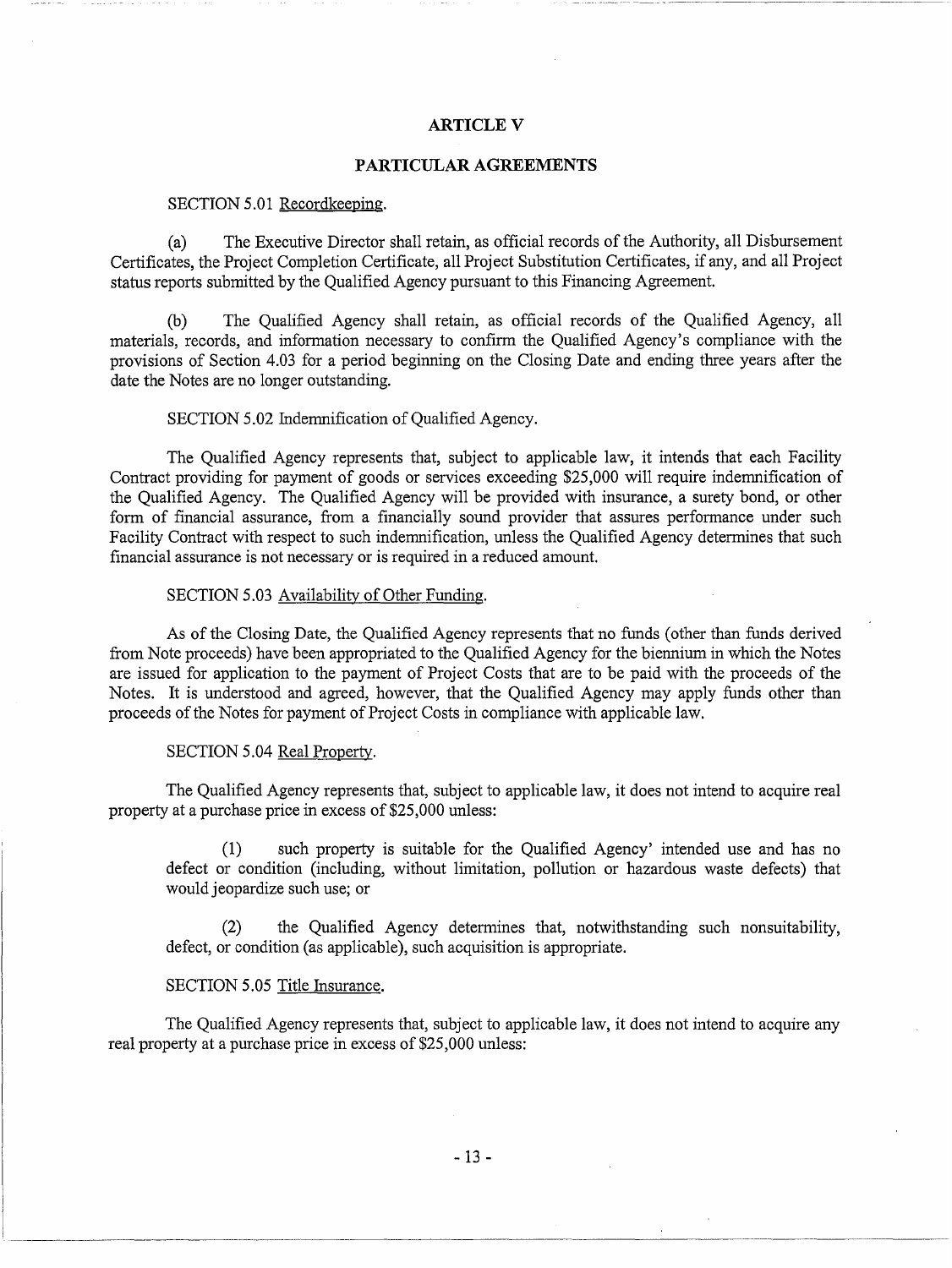(1) the Qualified Agency' title to such property is insured by title insurance in an amount not less than the purchase price paid by the Qualified Agency, subject to standard printed exceptions, with only those changes thereto normally required by a prudent purchaser; or

------------ ---------~

(2) the Qualified Agency determines that the acquisition of such real property without such title insurance is appropriate.

## SECTION 5.06 Project Design.

The Qualified Agency represents that the Project has been (or will be) designed to satisfy all of the purposes that the Qualified Agency intends the Project to serve, and that the Qualified Agency has used (or will use) all reasonable efforts to design the Project so that the Project will be provided, and can be operated, at such reasonable cost as is consistent with applicable legal requirements and the sound business judgment of the Qualified Agency.

#### **ARTICLE VI**

### **MISCELLANEOUS PROVISIONS**

## SECTION 6.01 Term of Agreement.

This Financing Agreement shall take effect upon its delivery by the parties hereto and shall remain in effect until the Notes have been fully paid or until no more periodic status reports are required from the Qualified Agency under this Financing Agreement, whichever is the later to occur.

### SECTION 6.02 Amendment.

The Authority and the Qualified Agency, by mutual agreement, may amend this Financing Agreement if, before the amendment takes effect:

(1) the Qualified Agency obtains an opinion of its legal counsel to the effect that such amendment is permitted under the Agency Act and other law governing the Qualified Agency; and

(2) either of the following requirements is satisfied:

(A) the Authority obtains an opinion of Bond Counsel to the effect that such amendment will not constitute an Event of Taxability, violate the Authorizing Law or the Resolution, or adversely affect the rights of the owners of the Notes thereunder, or

(B) the owners of at least a majority in aggregate principal amount of the outstanding Notes affected by such amendment consent thereto.

## SECTION 6.03 Notices and Other Communications.

(a) Notices, certificates, approvals, and other communications under this Financing Agreement shall be in writing and delivered by United States mail, postage paid, by telex, telegram, or other electronic transmission, or by express or personal delivery, addressed as follows: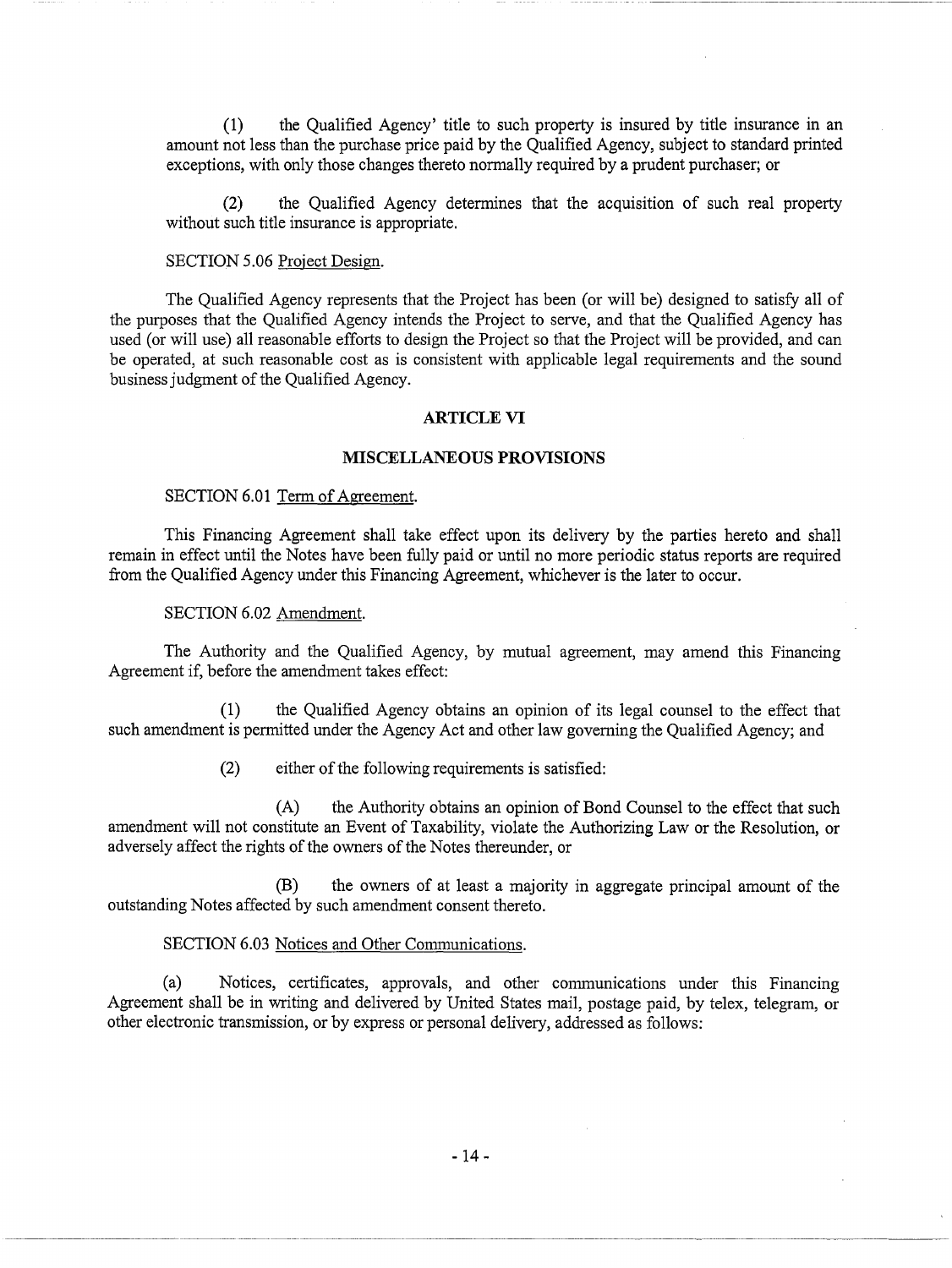(1) if to the Qualified Agency:

Texas Facilities Commission 1711 San Jacinto P.O. Box 13047 Austin, Texas 78711-3047 Attention: Chief Financial Officer

(2) if to the Authority:

Texas Public Finance Authority 300 West 15th Street, Suite 411 Austin, Texas 78701 Attention: Executive Director

(3) if to the Comptroller:

Comptroller of Public Accounts of the State of Texas  $208$  East  $10^{th}$  Street Austin, Texas 78701 Attention: Chief Investment Officer

(b) Any such party may designate any additional or different address to which communications under this Financing Agreement shall be delivered by giving at least five days' advance notice thereof to the affected party.

(c) Any communication delivered by mail in compliance with this section is deemed to have been delivered as of the date of deposit in the mail.

(d) A provision of this Financing Agreement that provides for a different method of giving notice or otherwise conflicts with this section supersedes this section to the extent of the conflict.

SECTION 6.04 Exclusive Benefit.

This Financing Agreement shall inure to the exclusive benefit of and be binding on the Authority, the Qualified Agency, and their respective successors.

### SECTION 6.05 Severabilitv.

If any part of this Financing Agreement is ruled unenforceable by a court of competent jurisdiction, this Financing Agreement shall remain operable to the fullest extent possible under the application of such ruling.

#### SECTION 6.06 Conflict with Memorandum.

In the event of a conflict between this Financing Agreement and the Memorandum, this Financing Agreement shall supersede the Memorandum to the extent of the conflict.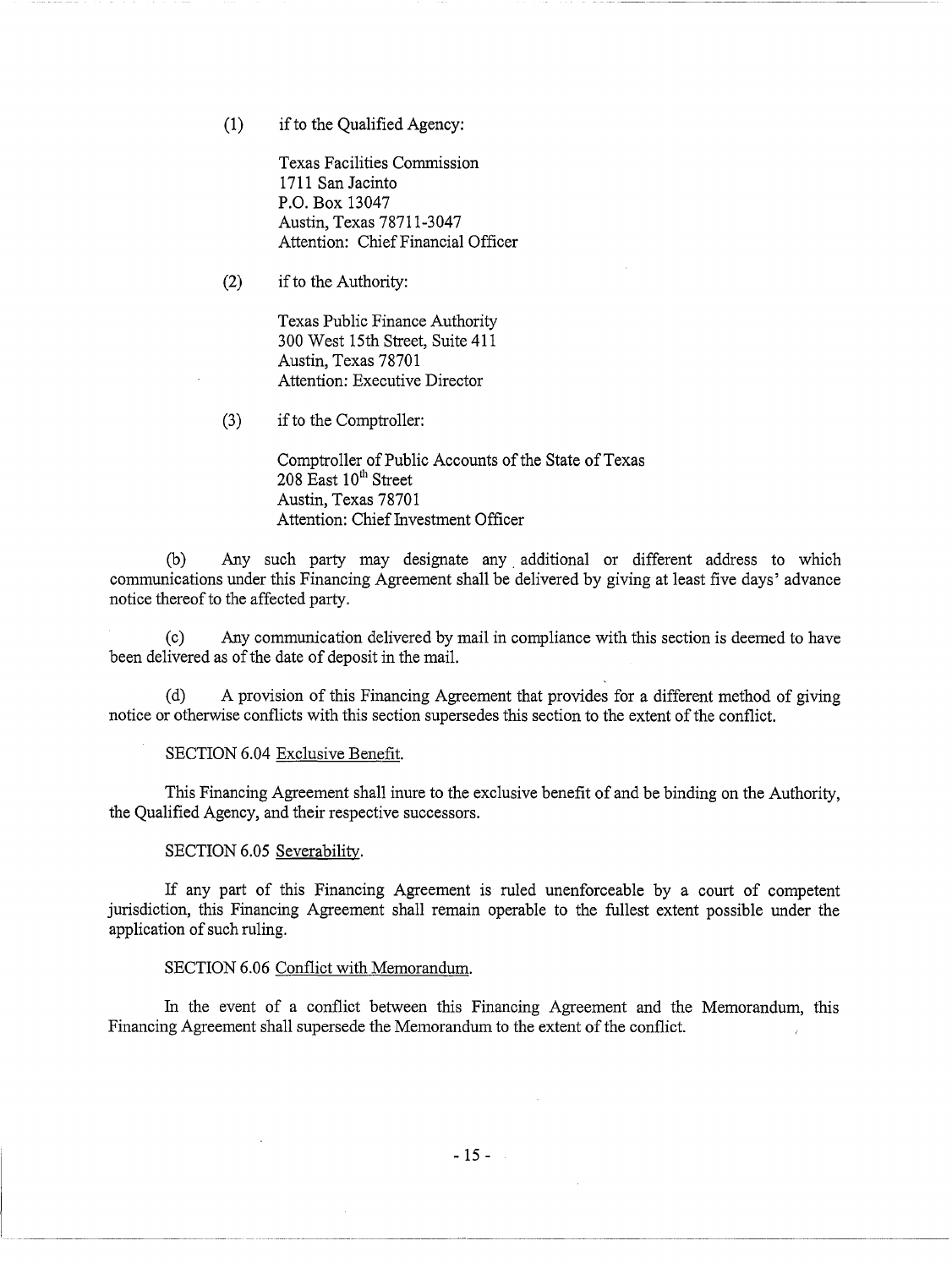# SECTION 6.07 Counterparts.

This Financing Agreement may be executed in multiple counterparts, each of which shall be an original and all of which shall constitute one and the same document.

## SECTION 6.08 Governing Law.

--- ------------- --------------------- ---

This Financing Agreement shall be governed by and construed in accordance with the laws of the State.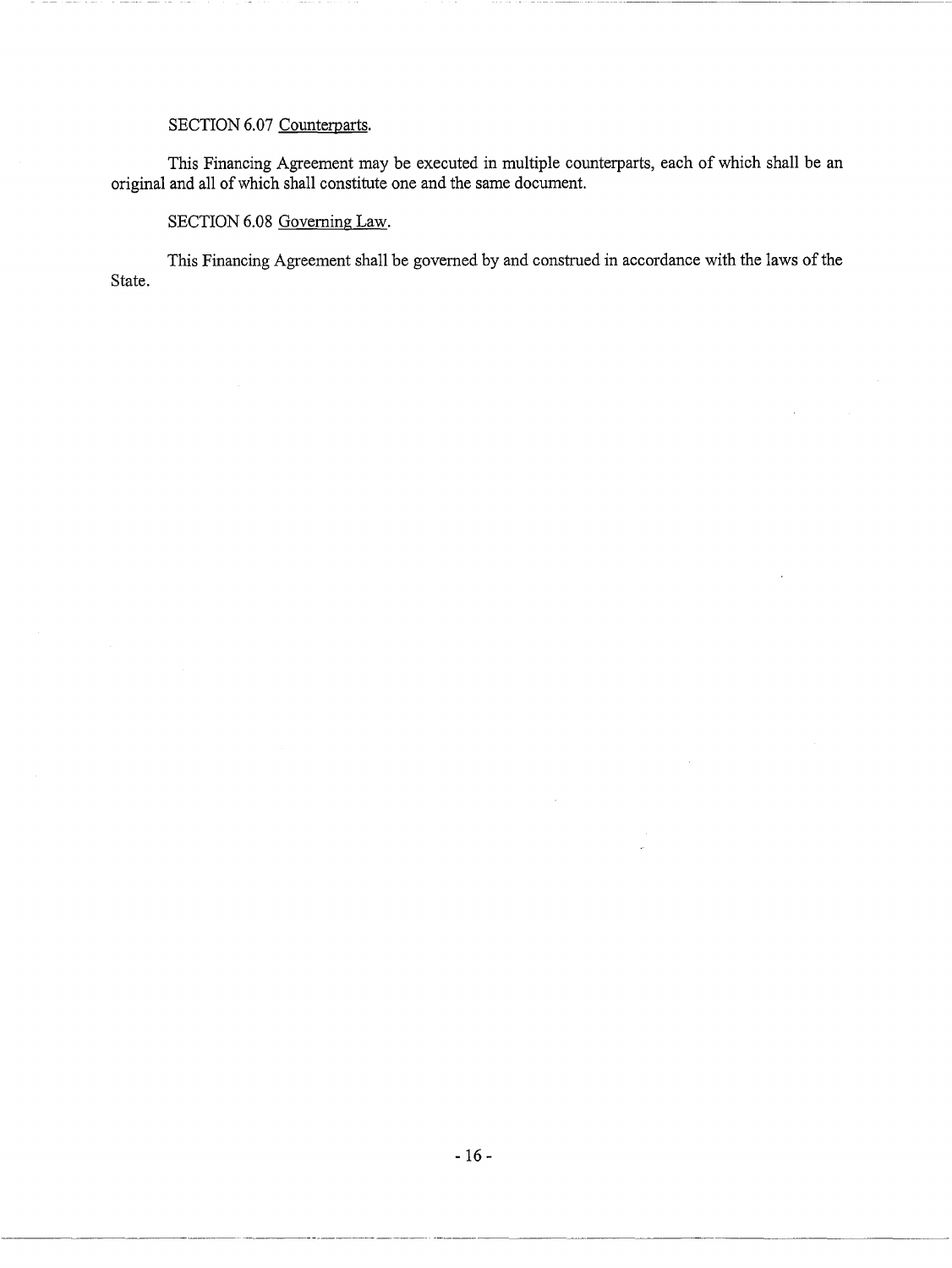IN WITNESS WHEREOF, the parties have caused this Financing Agreement to be executed by their respective duly authorized officers as of the date first above written.

TEXAS PUBLIC FINANCE AUTHORITY

By: Dwight D. Burns

Executive Director

TEXAS FACILITIES COMMISSION

Thomas L. Forrest

Interim Executive Director

 $DIF$ DET

EXECUTION PAGE FOR FINANCING AGREEMENT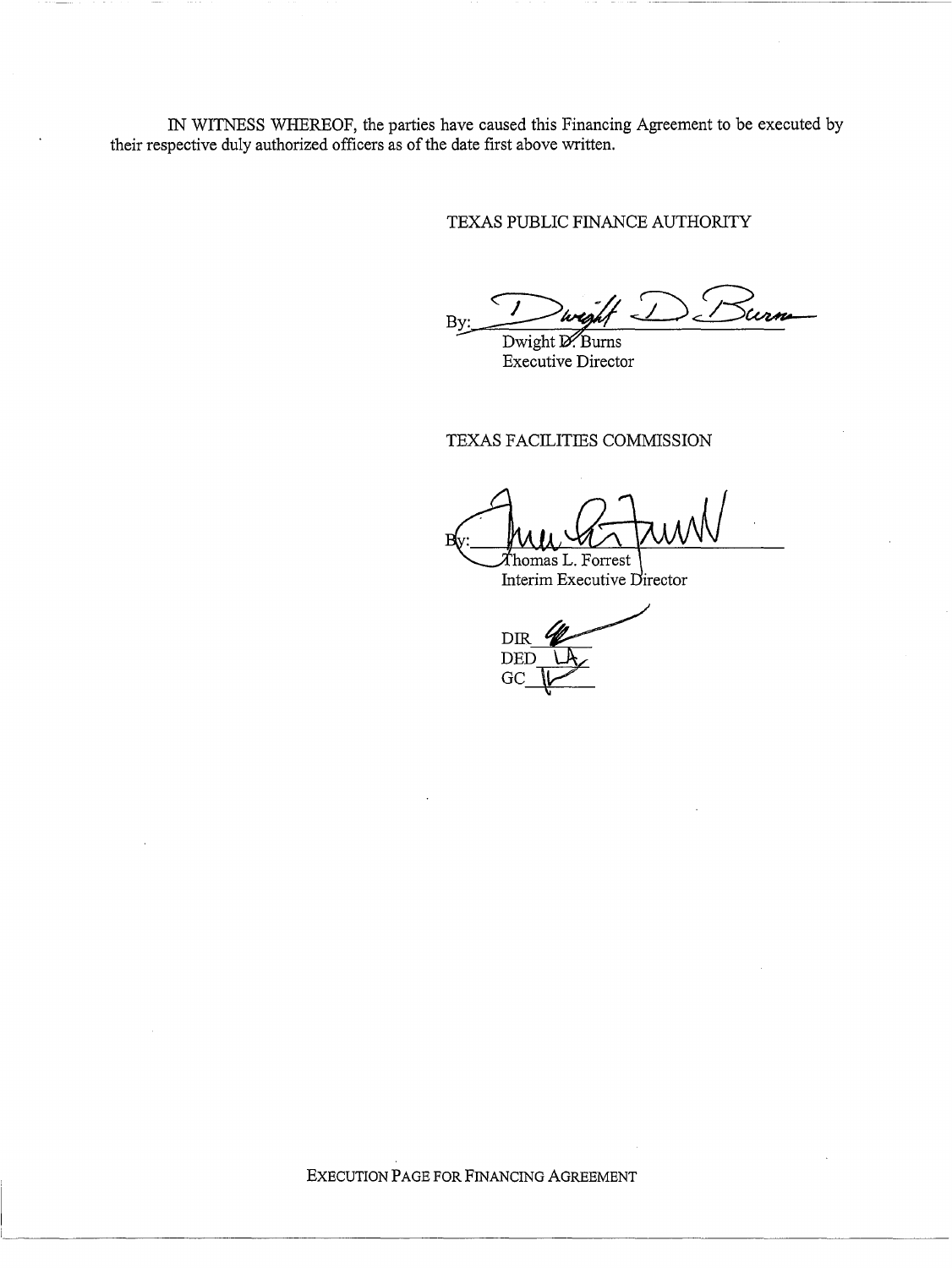# EXHIBIT A TO THE FINANCING AGREEMENT

# DESCRIPTION OF THE PROJECT

# (PREPARED BY TPFA FROM INFORMATION INCLUDED IN AGENCY'S REQUEST FOR FINANCING AS MAY BE MODIFIED OR SUPPLEMENTED)

| PROJECT COMPONENTS<br>Brown Heatly Building | ESTIMATED COST | <b>ESTIMATED USEFUL LIFE</b><br>30 years |
|---------------------------------------------|----------------|------------------------------------------|
|                                             | \$1,800,000    |                                          |
| Texas State Cemetery Residence              | \$76,000       | 20 years                                 |
| Central Service Annex                       | \$130,000      | 20 years                                 |
| Credit Union Building                       | \$135,000      | 20 years                                 |
| <b>DSHS</b> Headquarters                    | \$2,000        | 20 years                                 |
| <b>DSHS Building F</b>                      | \$5,000        | 20 years                                 |
| DSHS Building G                             | \$776,000      | 20 years                                 |
| DSHS Building K                             | \$500          | 20 years                                 |
| <b>DSHS Old Plant</b>                       | \$1,535,000    | 20 years                                 |
| <b>DSHS Records Building</b>                | \$370,000      | 20 years                                 |
| <b>DSHS</b> Service Building                | \$1,300,000    | 20 years                                 |
| <b>DSHS</b> Tower                           | \$700,000      | 20 years                                 |
| <b>DSHS Annex</b>                           | \$500          | 20 years                                 |
| Disaster Recovery Operations                | \$350,000      | 25 years                                 |
| Elias Ramirez SO HOU                        | \$2,280,000    | 30 years                                 |
| Fort Worth SO Building                      | \$139,000      | 20 years                                 |
| <b>Insurance Annex</b>                      | \$480,000      | 20 years                                 |
| John H. Winters                             | \$3,550,000    | 30 years                                 |
| Price Daniel, Sr Building                   | \$645,000      | 30 years                                 |
| Robert D. Morton                            | \$1,935,000    | 30 years                                 |
| State Records Center                        | \$4,820,000    | 20 years                                 |
| Tom C. Clark                                | \$1,200,000    | 25 years                                 |
| Tyler SO Building                           | \$11,500       | 20 years                                 |
| Waco SO Building                            | \$2,500        | 25 years                                 |

A-1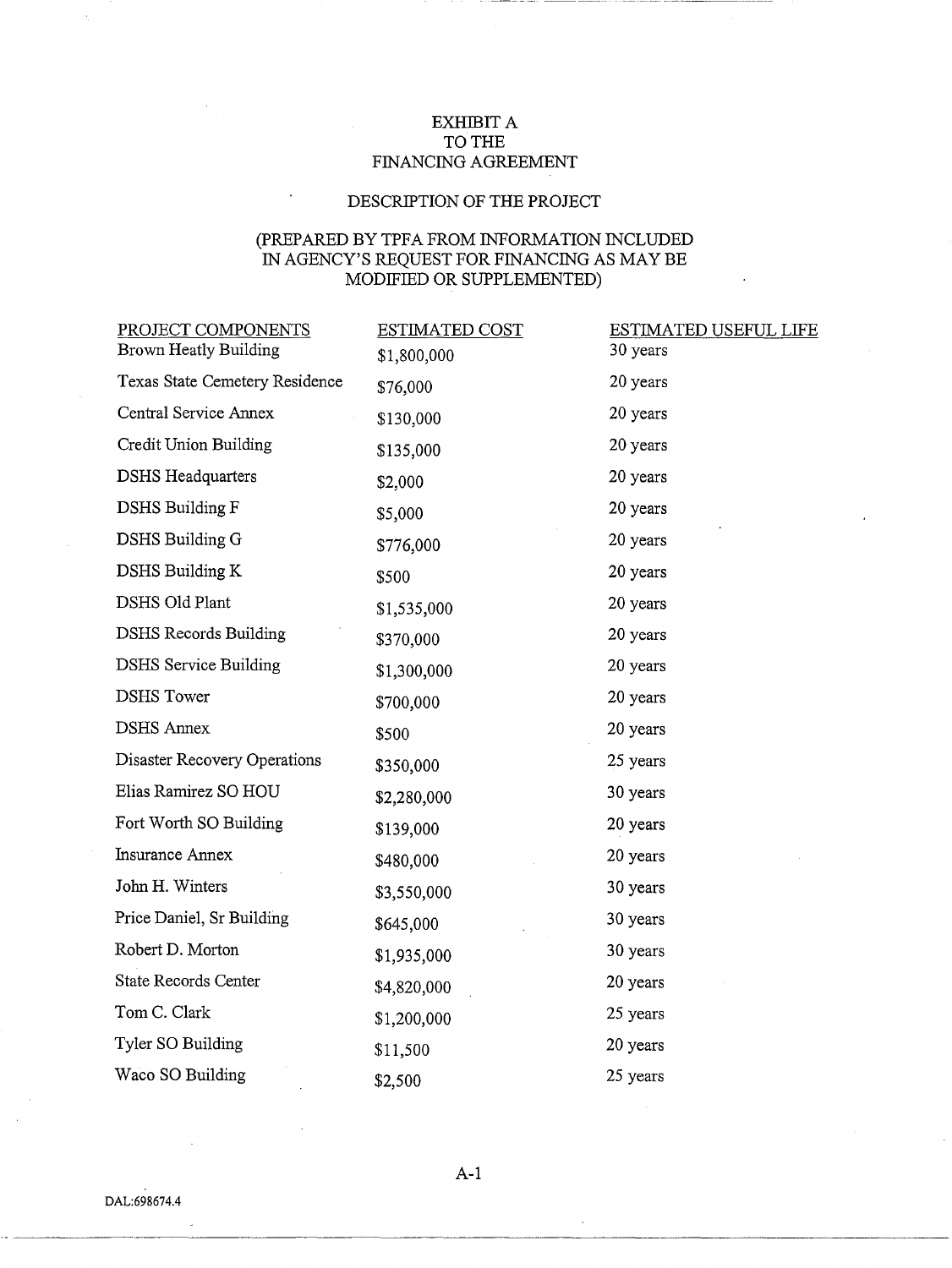| William B. Travis   | \$3,550,000  | 30 years |
|---------------------|--------------|----------|
| William P. Clements | \$2,700,000  | 30 years |
| William P. Hobby    | \$700,000    | 25 years |
| Total               | \$28,300,000 |          |

 $\bar{\gamma}$ 

A-2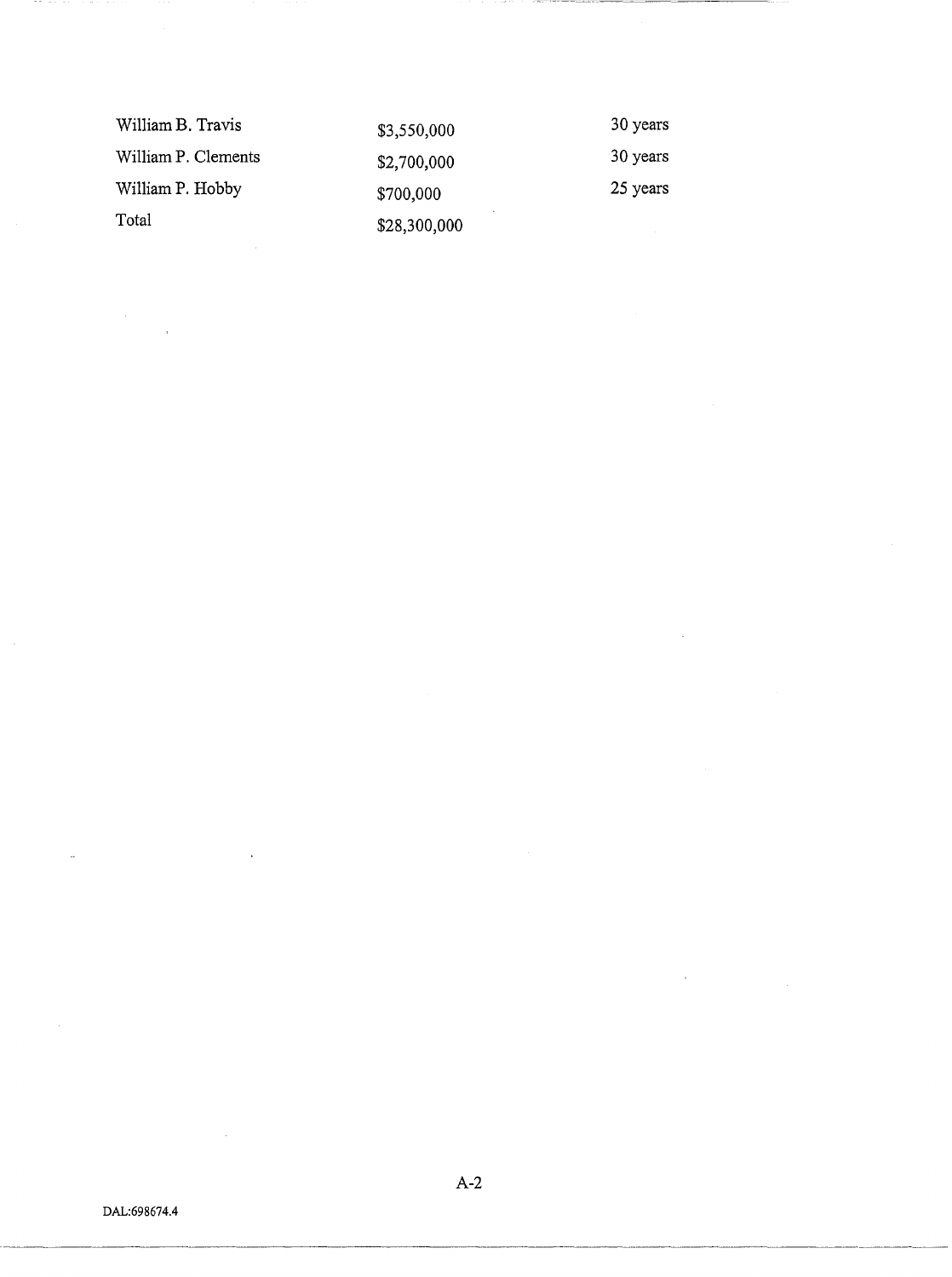## **EXHIBIT B** TO THE FINANCING AGREEMENT

## PROJECT COMPLETION SCHEDULE

# (PREPARED BY TPFA FROM THE EXPENDITURE SCHEDULE INCLUDED IN AGENCY'S REQUEST FOR FINANCING; GENERALLY, THE EXPENDITURE PERIODS ARE CONSECUTIVE SIX-MONTH PERIODS TO A 24 MONTH TOTAL TO FOLLOW THE CONSTRUCTION PROJECT SPENDING REQUIREMENTS FOR EXEMPTION FROM ARBITRAGE REBATE)

| EXPENDITURE<br>PERIOD | PROJECTED PROJECT<br><b>EXPENDITURES</b><br><b>EACH PERIOD</b> |
|-----------------------|----------------------------------------------------------------|
| <b>SEP 2009</b>       | \$2,532,906                                                    |
| <b>OCT 2009</b>       | \$2,527,406                                                    |
| <b>NOV 2009</b>       | \$2,453,996                                                    |
| <b>DEC 2009</b>       | \$2,424,663                                                    |
| <b>JAN 2010</b>       | \$2,424,663                                                    |
| <b>FEB 2010</b>       | \$2,424,663                                                    |
| <b>MAR 2010</b>       | \$2,424,663                                                    |
| <b>APR 2010</b>       | \$2,424,663                                                    |
| <b>MAY 2010</b>       | \$1,933,130                                                    |
| JUN 2010              | \$1,908,660                                                    |
| <b>JUL 2010</b>       | \$1,884,190                                                    |
| <b>AUG 2010</b>       | \$1,712,900                                                    |
| <b>SEP 2010</b>       | \$734,100                                                      |
| <b>OCT 2010</b>       | \$489,400                                                      |
| <b>TOTAL</b>          | \$28,300,000                                                   |
|                       |                                                                |

DAL:698674.4

B-1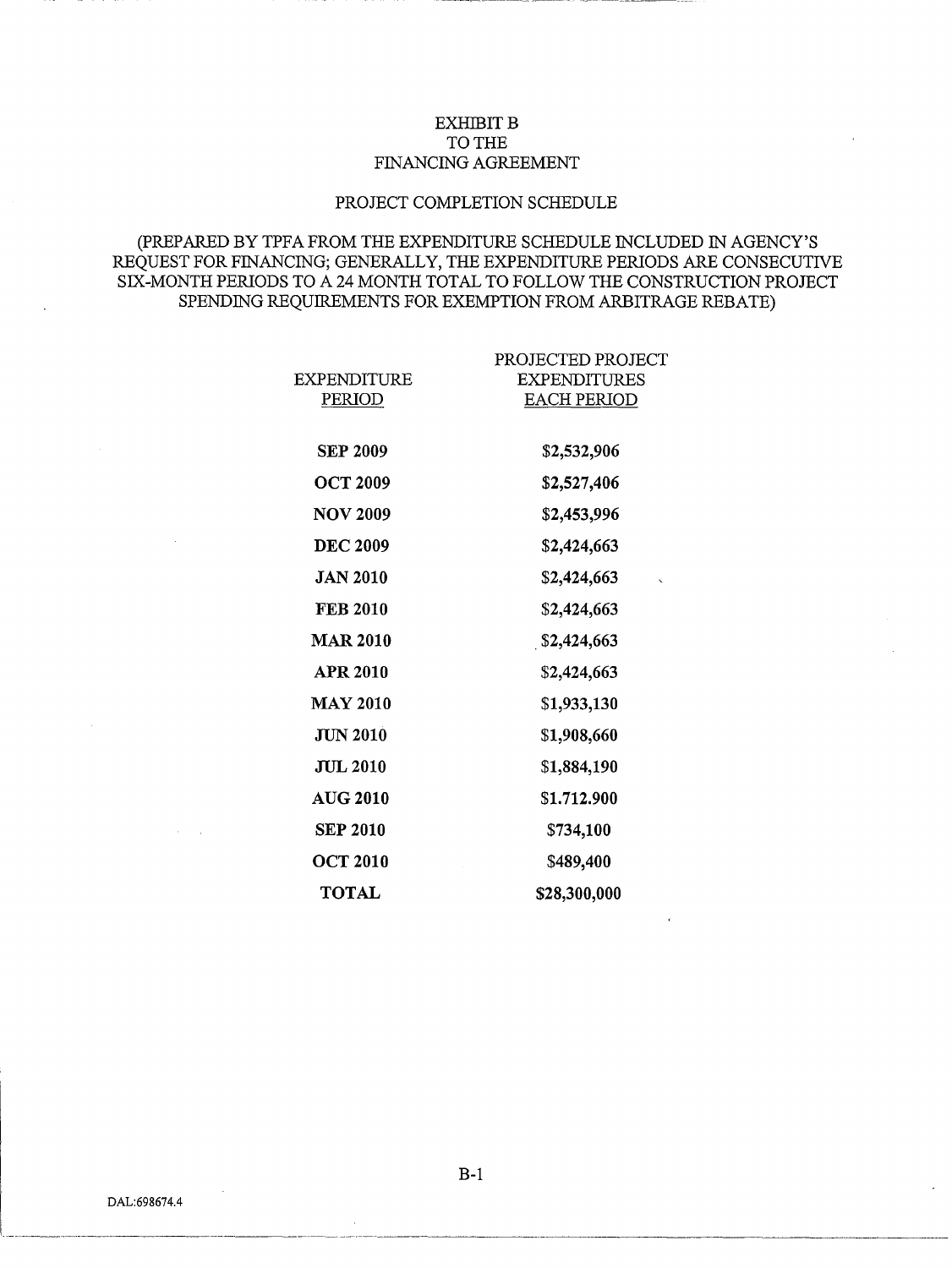## EXHIBITC TO THE FINANCING AGREEMENT

## GOVERNMENTAL PROJECT APPROVALS

As of the Closing Date, the following licenses, permits, and other governmental approvals necessary to complete the Project have not been obtained (Describe each such approval (e.g., utility easement), stating for each (1) the identity of the Project facility (or facilities) for which such approval is required, (2) the primary requirements necessary to obtain such approval, and (3) the date that such approval is expected to be obtained):

C-1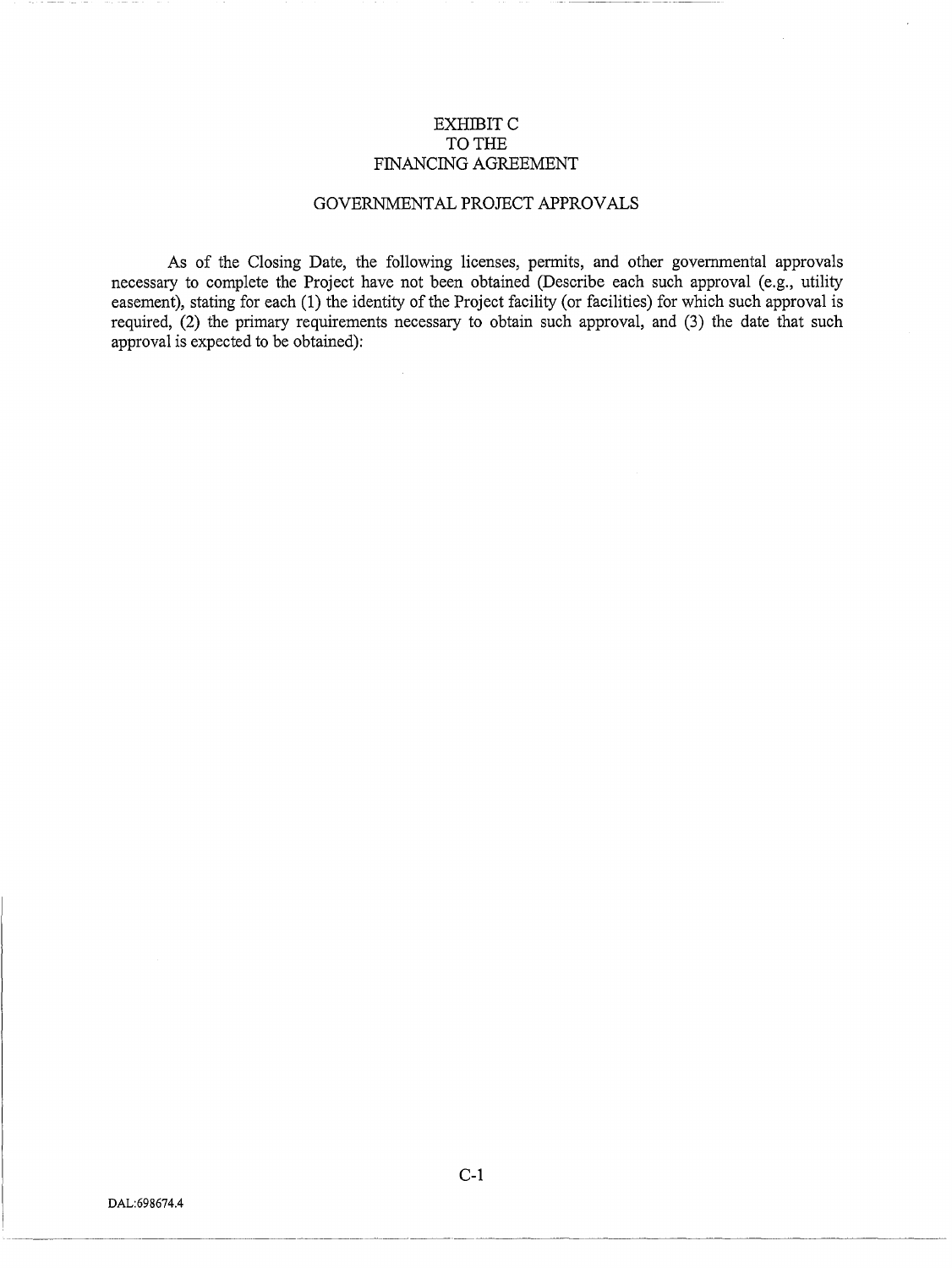## EXHIBIT D TO THE FINANCING AGREEMENT

## FORM OF DISBURSEMENT CERTIFICATE

## DISBURSEMENT CERTIFICATE

The undersigned hereby certifies, on behalf of the \_\_\_\_\_\_\_\_\_\_\_\_\_\_\_ (the "Qualified Agency"), as follows:

(a) The capitalized terms in this Certificate that are not herein defined shall have the meanings defined in the Financing Agreement, dated as of \_\_\_\_\_\_\_\_\_\_\_, \_\_\_\_\_, between the Qualified Agency and the Texas Public Finance Authority.

(b) The Qualified Agency (Agency No. **[\_\_\_]**) requests disbursement from the Project Fund to pay Project Costs in the aggregate amount of \$\_\_\_\_\_\_\_\_\_\_\_. The aggregate of all disbursements (including this disbursement) from the Project Fund requested by the Qualified Agency to date is  $\mathbb S$ 

(c) Except as previously disclosed in writing to the Executive Director, the Qualified Agency is not in breach of any representation, warranty, or agreement in the Financing Agreement.

(d) The Qualified Agency reasonably expects to submit payment vouchers, in the aggregate amount of the disbursements requested by this Certificate, for the payment of the Project Costs for which disbursement is requested.

(e) For each item of Project Costs for which a disbursement of funds is requested, state the following information [attach separate sheet if necessary]:

| Program<br>Cost | Appropriated<br>Fund No. | Agency Fund<br>No. | Agency<br>General<br>Ledger | Appropriation | Amount of    | Project        |
|-----------------|--------------------------|--------------------|-----------------------------|---------------|--------------|----------------|
| Account         | (D22 Profile)            | (D23 Profile)      | Account                     | Year          | Disbursement | Identification |
|                 |                          |                    |                             |               |              |                |
|                 |                          |                    |                             |               |              |                |

IN WITNESS WHEREOF, the undersigned executes this Certificate on the date shown below.

 $By:$ 

Authorized Representative Date:

\_\_\_\_\_\_\_\_\_\_\_\_\_\_\_\_\_\_\_\_\_\_\_\_\_\_\_\_\_\_\_\_\_\_\_\_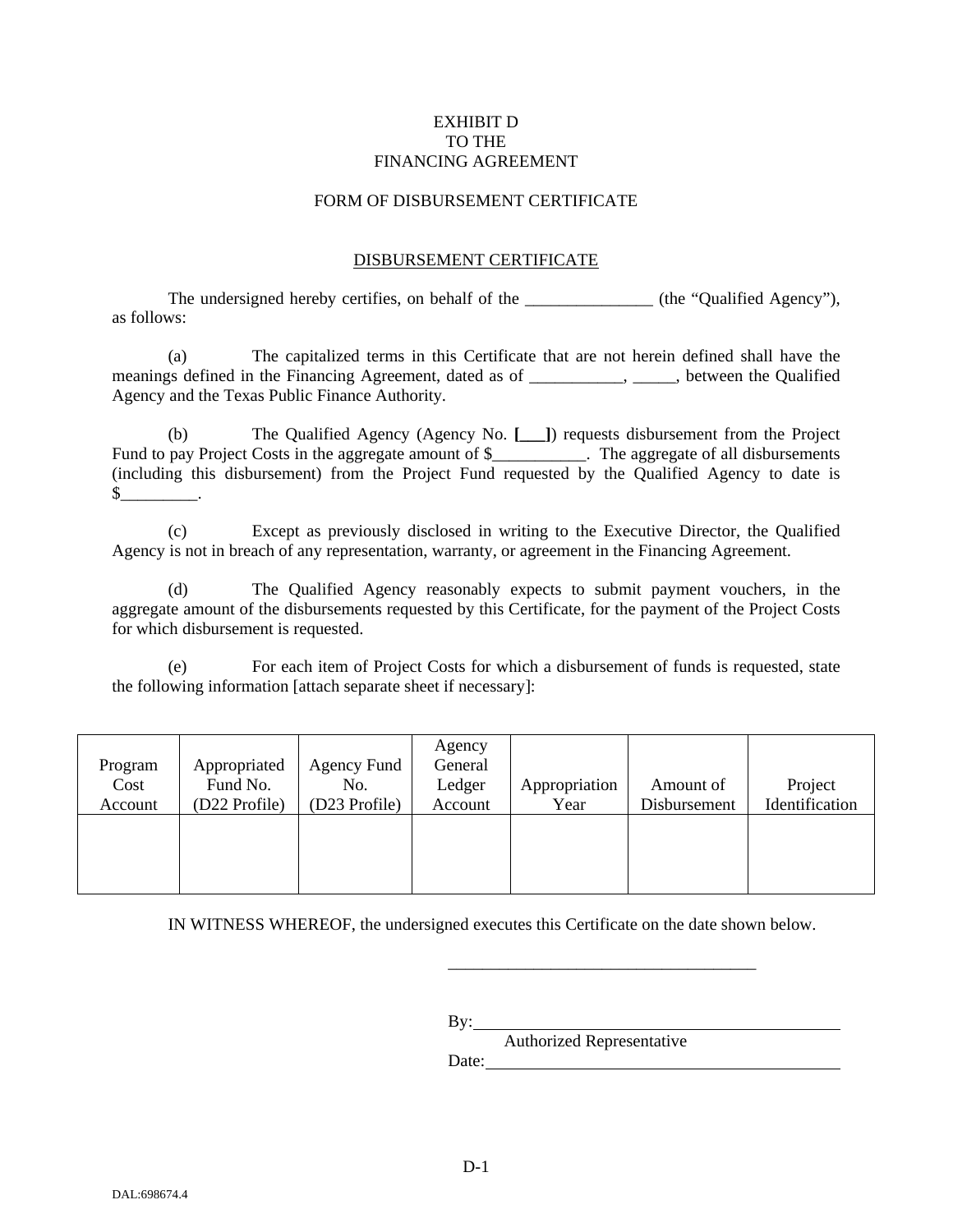## EXHIBIT E TO THE FINANCING AGREEMENT

### MONTHLY STATUS REPORT INFORMATION

The monthly status report prepared by the Qualified Agency pursuant to this Financing Agreement shall contain the following information with respect to the Project:

- (1) identity of the Project Components (name, ID no., etc.) and the original date on which such Project Components were first financed hereunder;
- (2) fund number(s);
- (3) the budget amount for the Project Components (including adjustments, if any);
- (4) description of work category;
- (5) amount expended for reporting month;
- ( 6) total amount expended to date;
- (7) amount encumbered;
- (8) available balance;
- (9) percent work complete;
- (10) percent funds expended; and
- (11) narrative identifying any problems (including, without limitation, delays and cost overruns) and indicating whether such problems will substantially alter the work schedule or costs.  $\mathcal{L}^{(1)}$
- (12) identify any use of the Project or facilities by any Person other than a state or local governmental unit. ·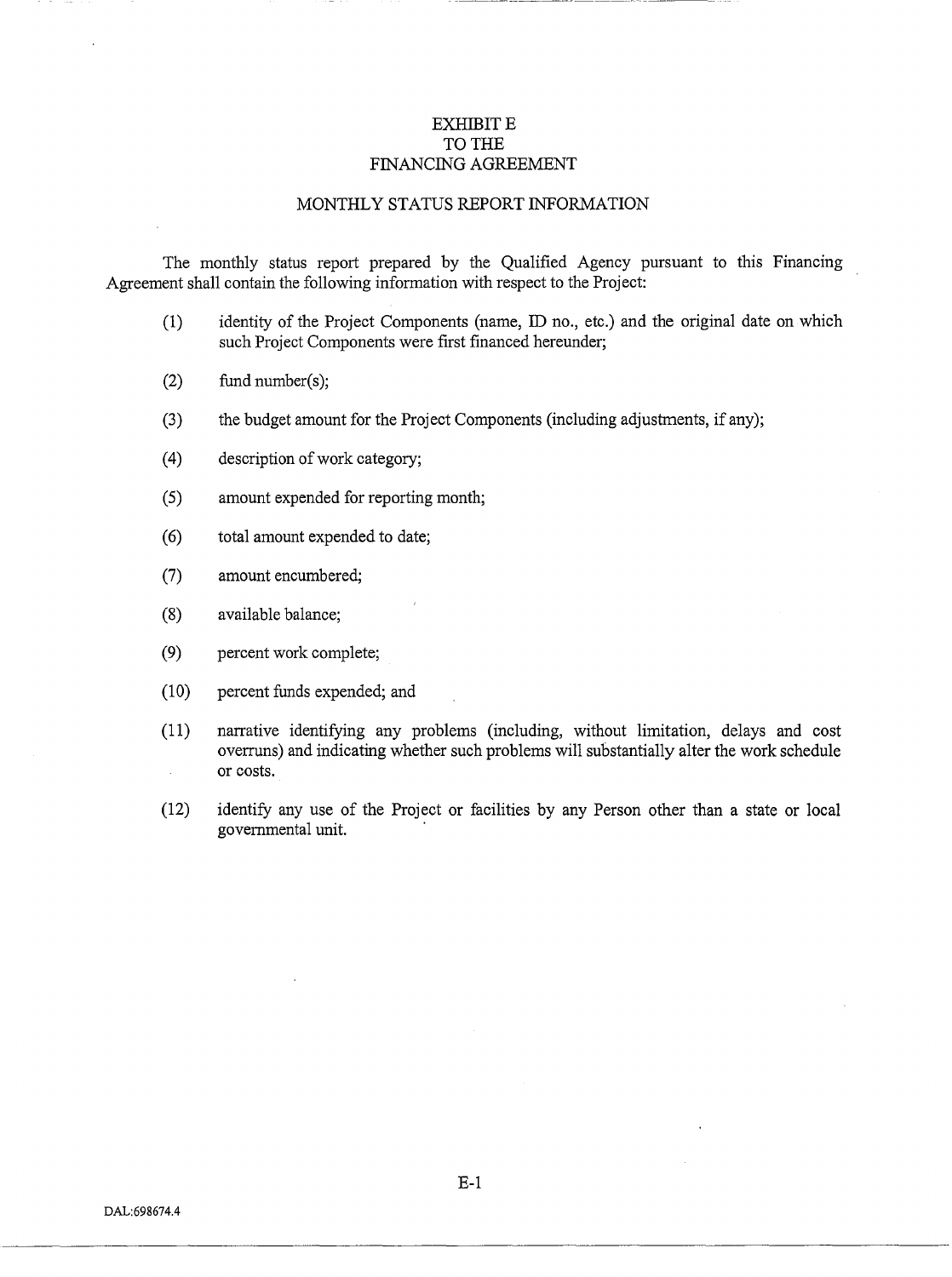## **EXHIBITF** TO THE FINANCING AGREEMENT

## FORM OF PROJECT COMPLETION CERTIFICATE

#### PROJECT COMPLETION CERTIFICATE

FUND NO.

The undersigned hereby certifies, on behalf of the -------- (the "Qualified Agency"), as follows:

(a) The capitalized terms in this Certificate that are not herein defined shall have the meanings defined in the Financing Agreement, dated as of \_\_\_\_\_\_\_\_, \_\_\_\_\_, between the Qualified Agency and the Texas Public Finance Authority.

(b) The Project was completed on (or no further proceeds of the Notes are to be expended for Project Costs as of) *[insert date]*.

(c) Except for \$ (the "Retainage"), all Project Costs that have been incurred have been paid, and no further disbursements from the Project Fund for the payment of Project Costs will be necessary.

(d) The Retainage is sufficient to pay all claims (1) for the payment of any Project Costs that are not presently due, and (2) for the payment of any Project Costs the liability for which is being contested or disputed by the Qualified Agency.

IN WITNESS WHEREOF, the undersigned executes this Certificate on the date shown below.

By: \_\_\_\_\_\_\_\_\_\_\_\_\_\_\_ \_

Authorized Agency Representative

Date:

F-1